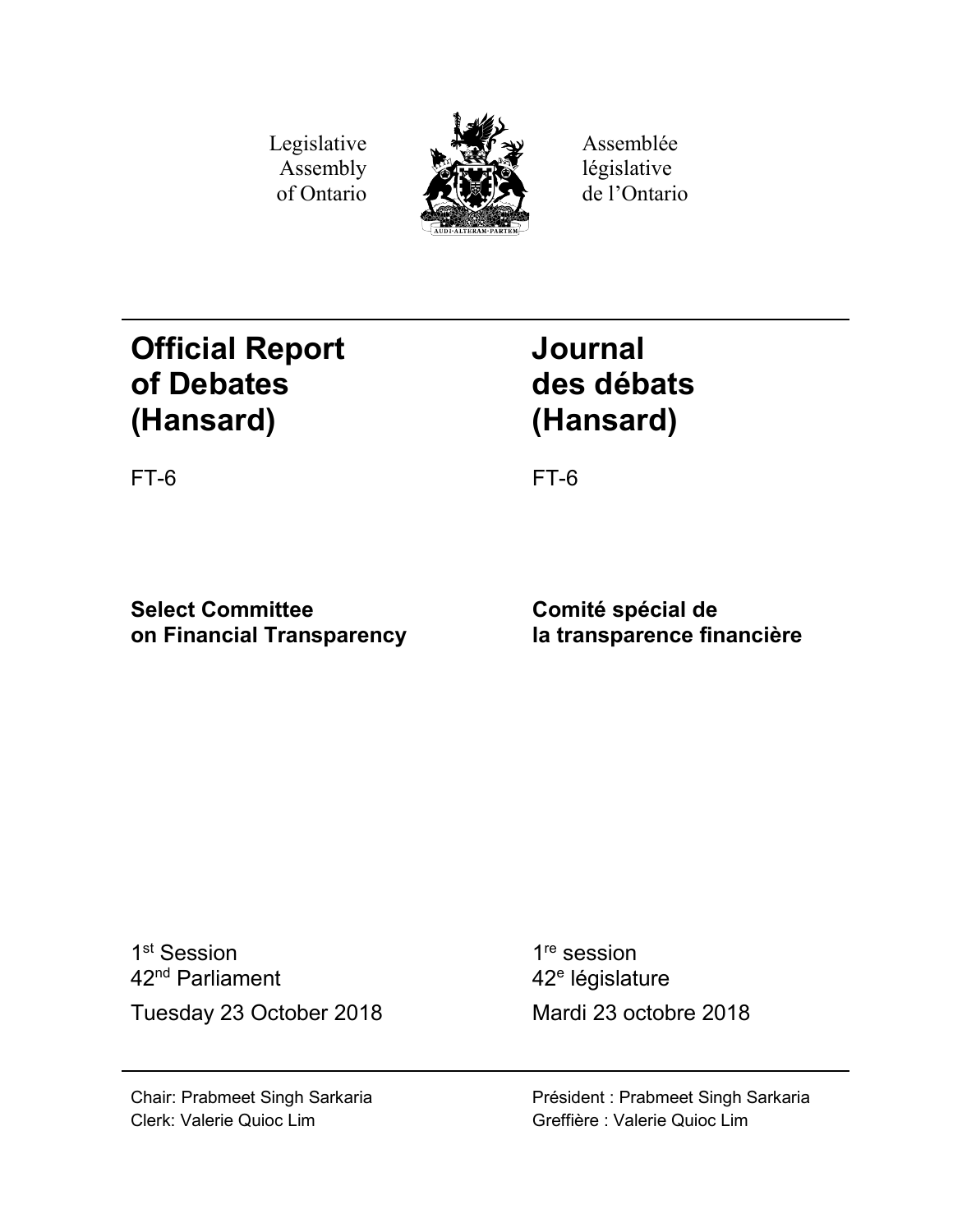Hansard and other documents of the Legislative Assembly can be on your personal computer within hours after each sitting. The address is:

## **Hansard on the Internet Le Journal des débats sur Internet**

L'adresse pour faire paraître sur votre ordinateur personnel le Journal et d'autres documents de l'Assemblée législative en quelques heures seulement après la séance est :

https://www.ola.org/

Reference to a cumulative index of previous issues may be obtained by calling the Hansard Reporting Service indexing staff at 416-325-7400.

### **Index inquiries Renseignements sur l'index**

Adressez vos questions portant sur des numéros précédents du Journal des débats au personnel de l'index, qui vous fourniront des références aux pages dans l'index cumulatif, en composant le 416-325-7400.

Hansard Reporting and Interpretation Services Room 500, West Wing, Legislative Building 111 Wellesley Street West, Queen's Park Toronto ON M7A 1A2 Telephone 416-325-7400; fax 416-325-7430 Published by the Legislative Assembly of Ontario

 $\bigcircled{B}$   $\circledcirc$ 

Service du Journal des débats et d'interprétation Salle 500, aile ouest, Édifice du Parlement 111, rue Wellesley ouest, Queen's Park Toronto ON M7A 1A2 Téléphone, 416-325-7400; télécopieur, 416-325-7430 Publié par l'Assemblée législative de l'Ontario

ISSN 2562-0452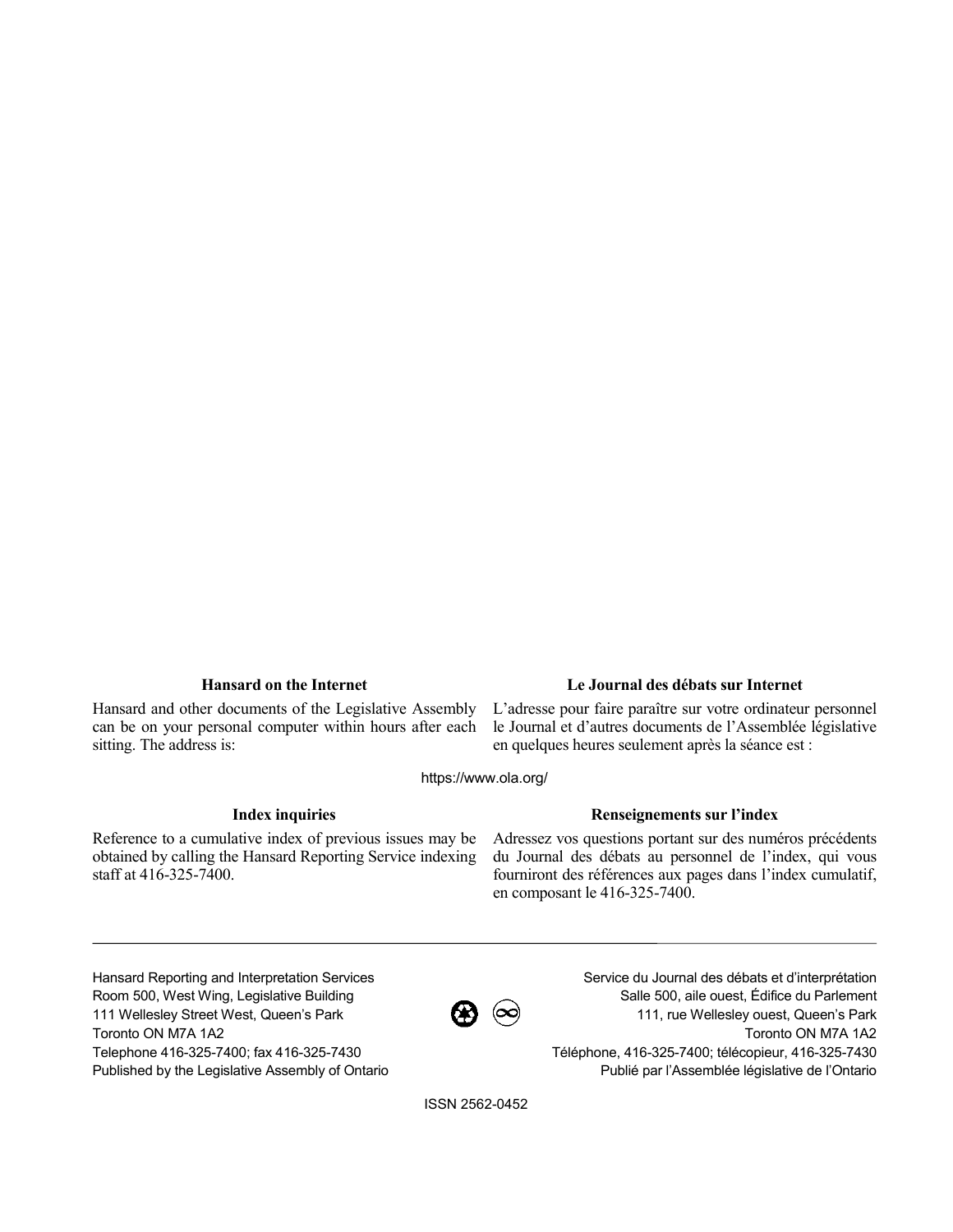# **CONTENTS**

Tuesday 23 October 2018

| Mr. Peter Weltman      |  |
|------------------------|--|
| Mr. David West         |  |
| Mr. Matthew Stephenson |  |
| Mr. Jeffrey Novak      |  |
| Mr. Matt Gurnham       |  |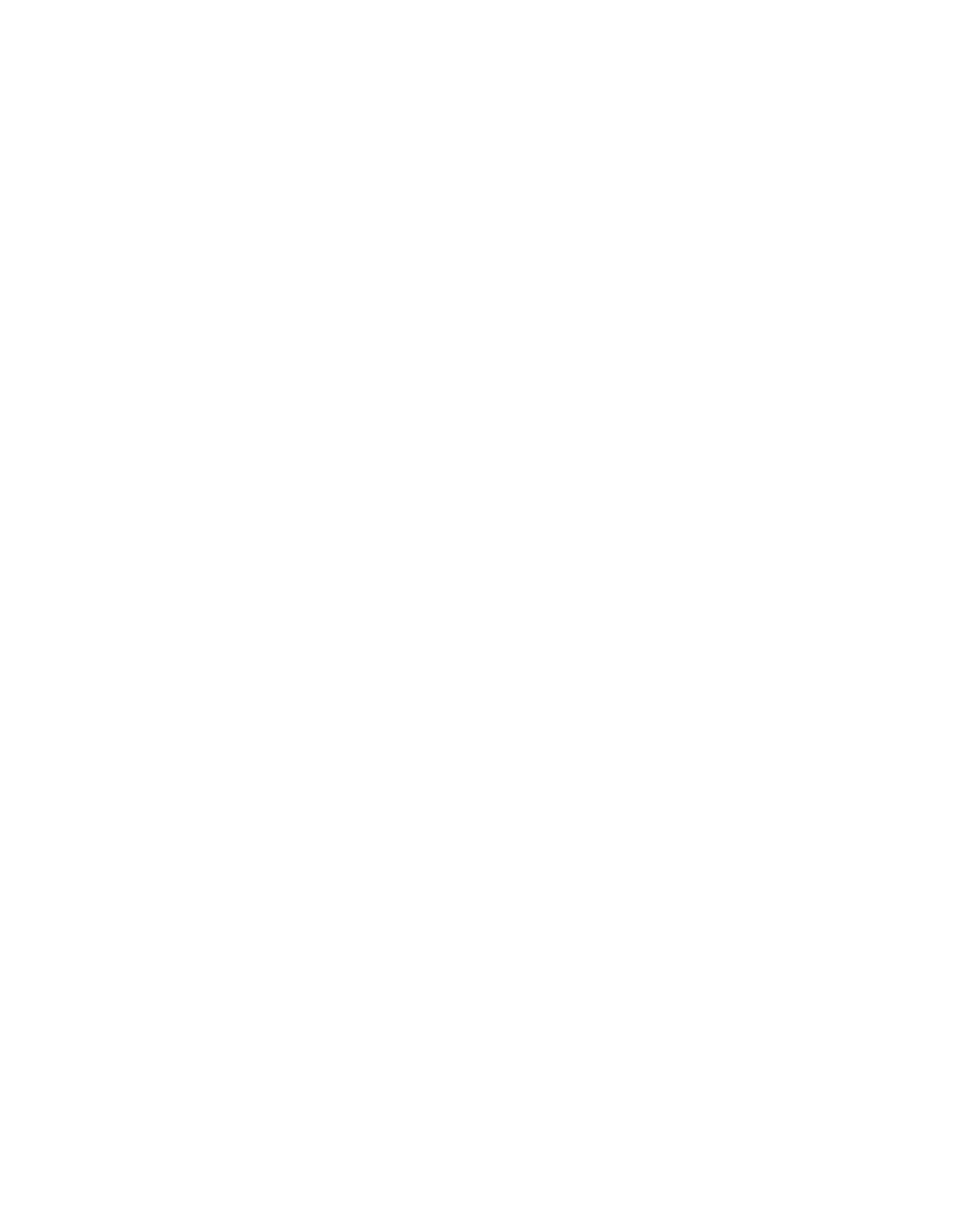LEGISLATIVE ASSEMBLY OF ONTARIO ASSEMBLÉE LÉGISLATIVE DE L'ONTARIO

# **SELECT COMMITTEE ON FINANCIAL TRANSPARENCY**

Tuesday 23 October 2018 Mardi 23 octobre 2018

*The committee met at 1500 in room 151.*

### FINANCIAL ACCOUNTABILITY OFFICE OF ONTARIO

**The Chair (Mr. Prabmeet Singh Sarkaria):** Good afternoon. The Select Committee on Financial Transparency will now come to order. I welcome our panel here today. I will give you a brief 10-minute introduction. We will then go into 20-minute rounds of questioning, starting with the official opposition.

Before I do that, I just wanted to read out a statement of parliamentary privilege that we've been doing. I know that all of you are parliamentary officers, so I don't need to. But for the record, I want to. Except for, I believe—what is it?

**The Clerk of the Committee (Ms. Valerie Quioc Lim):** One person.

**The Chair (Mr. Prabmeet Singh Sarkaria):** One person who is no longer with the office. But just for the record, I'd like to state this.

Witnesses appearing before committees enjoy the same freedom of speech and protection from arrest and molestation as do members of Parliament. Furthermore, section 13 of the Canadian Charter of Rights and Freedoms provides that, "A witness who testifies in any proceedings has the right not to have any incriminating evidence so given used to incriminate that witness in any other proceedings, except in a prosecution for perjury or for the giving of contradictory evidence." Therefore, nothing said by a witness before a committee may be received in evidence against that person in a court of law or similar proceedings, except in a prosecution for perjury where evidence was given under oath. For this reason, a witness may not refuse to answer a question from the committee on the grounds of self-incrimination or that answering might expose the witness to a civil action.

Witnesses must answer all questions the committee puts to them. A witness may object to a question asked by an individual committee member. However, if the committee agrees that the question be put to the witness, he or she is obliged to reply, even if the information is selfincriminatory, is subject to solicitor-client or another privilege or on other grounds that might justify a refusal to respond in a court of law. A witness may ask for clarification if he or she does not understand a question. Members have been urged to display the appropriate courtesy and

# **COMITÉ SPÉCIAL DE LA TRANSPARENCE FINANCIÈRE**

fairness when questioning witnesses. A witness who refuses to answer questions may be reported to the assembly.

Witnesses must also produce all records requested by the committee. A witness may object to production. However, if the committee agrees that the document is to be produced, the witness is obliged to do so. A refusal or failure to produce a document may be reported to the assembly.

A refusal to answer questions or to produce papers before the committee, giving false evidence, or prevaricating or misbehaving in giving evidence may give rise to a charge of contempt of the assembly, whether the witness has been sworn in or not.

Just before—I'm sorry, Ms. Fife?

**Ms. Catherine Fife:** Thank you, Chair. I'm just curious: The opening statements that you've just read to the witnesses: Did they receive that in writing prior to agreeing to be here at the committee?

**The Chair (Mr. Prabmeet Singh Sarkaria):** The statement that I just read out right now?

**Ms. Catherine Fife:** Yes, the statement.

**The Chair (Mr. Prabmeet Singh Sarkaria):** It's actually the parliamentary privilege, rights and duties of witnesses that appear before committees.

**Ms. Catherine Fife:** But I have been on many committees, and we've never—I mean, it's fairly intimidating, some of the language that's contained within that. I would—

**The Chair (Mr. Prabmeet Singh Sarkaria):** No, I understand that, but it is—

**Ms. Catherine Fife:** I'm just asking—perhaps the Chair and the committee would give consideration to ensuring that all future witnesses have that on paper, in writing, because I think it would be quite something to hear that just as you start to depute before this committee.

**The Chair (Mr. Prabmeet Singh Sarkaria):** That's a fair point. Thank you. Noted.

If the committee agrees, we can include that in future letters to potential witnesses.

**Mr. Doug Downey:** That may be a topic for the subcommittee.

**The Chair (Mr. Prabmeet Singh Sarkaria):** Sure. Okay. Yes, we can take that to subcommittee and decide on that.

Just before we begin, I want to start out with a couple of reminders to the committee. Please refrain from using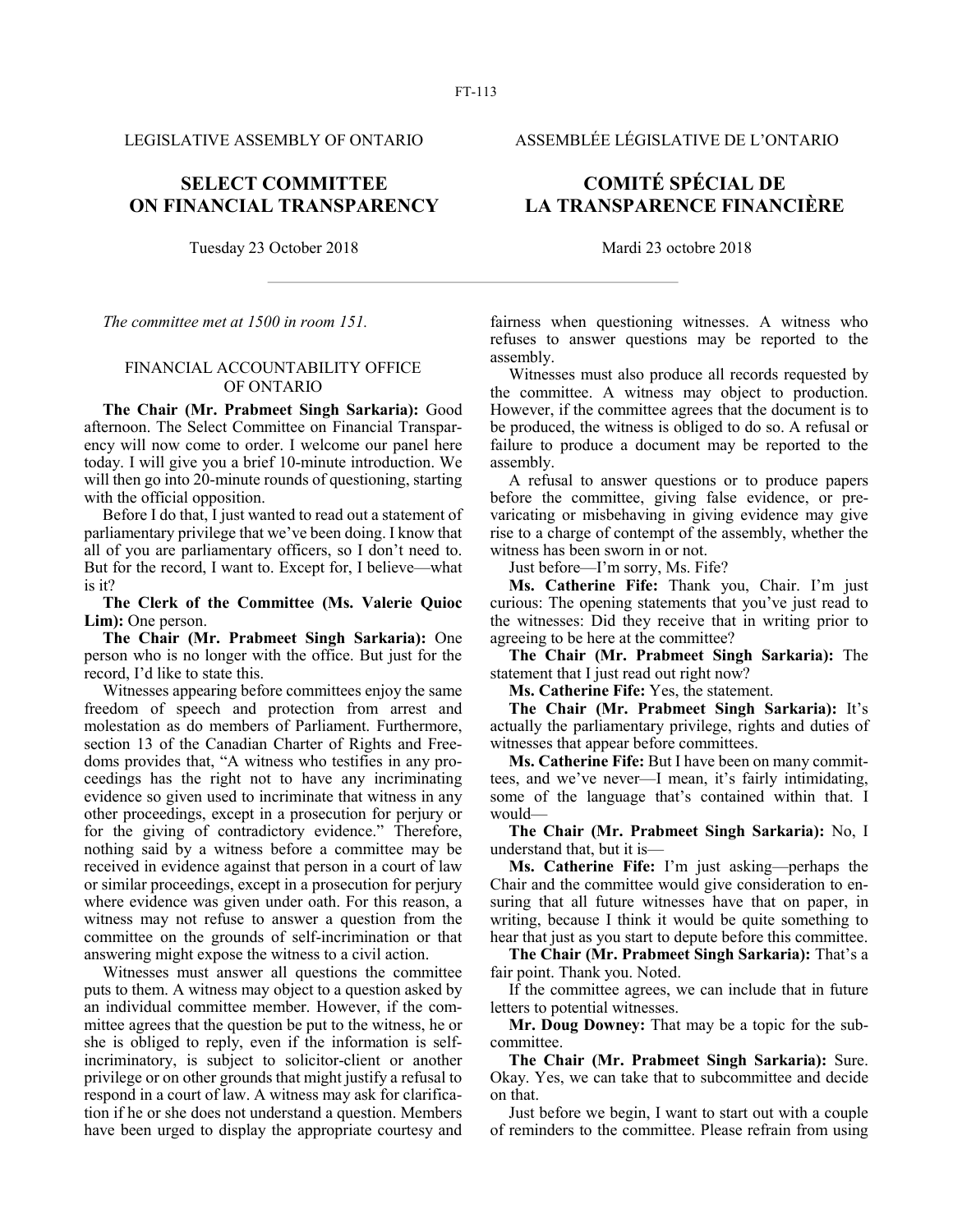unparliamentary language. Please keep the questions related to the mandate that the House has given us. I will be also be listening for the imputing of false and unavowed motives of other members. I will also be cautioning members first, but I will move on and give the floor to other members if the questioning persists.

Now I will turn it over to the panel for a quick 10 minute introduction. I'd also ask if each could state your name into the record for Hansard as well.

**Mr. Peter Weltman:** Okay. Why don't we start with that.

**Mr. Matthew Stephenson:** Matthew Stephenson.

**Mr. Jeffrey Novak:** Jeffrey Novak.

**Mr. Peter Weltman:** Peter Weltman.

**Mr. Matt Gurnham:** Matt Gurnham.

**Mr. Peter Harrison:** Peter Harrison.

**The Chair (Mr. Prabmeet Singh Sarkaria):** Thank you.

**Mr. Peter Weltman:** Good afternoon, and thank you for inviting us to be here today. My name is Peter Weltman. I was appointed as Ontario's Financial Accountability Officer on May 7 of this year.

Sitting with me—we've already done the introductions, so I'll just skim over that part of the opening statement.

The Financial Accountability Officer is an independent, non-partisan officer of the Legislative Assembly whose statutory mandate is to provide the assembly with analysis on the state of the province's finances and trends in the provincial economy. The office was modelled after the federal Parliamentary Budget Office and, like the PBO, it helps to improve the financial transparency of government and aids the Legislature in holding the government to account.

Our office undertakes economic and financial analysis in response to requests from MPPs or committees of the assembly. The office also undertakes analysis on my own initiative that I believe will support the work of members of the assembly. Our mission is to deliver timely and authoritative reports that aid legislators in better understanding the subject before them, allowing them to make more informed decisions.

Our office is neutral and non-partisan, and we do not provide recommendations in our reports. We do not take a position on the outcomes of policy discussions and debates, except for one thing: We are committed supporters of budget transparency.

To that end, we would like to thank the Independent Financial Commission of Inquiry for its report, and I would like to quote a paragraph from the commission's report because I think it's worth repeating: "Confidence in the reliability of fiscal planning and financial reports prepared by the government is critical. Only a properly informed electorate can hold the government accountable for the decisions it makes.'

To me, this is the defining feature of a democracy.

Given the scope of the commission's mandate, it is perhaps not surprising that the work of our office aligns with many of the recommendations put forward by the commission. Accordingly, I'd like to take this opportunity

to address some of the commission's recommendations in the context of the FAO's own work.

Let me begin with the commission's recommended budgetary baseline, in particular the recommendations for the accounting treatment of pension assets, and the global adjustment refinancing under the previous government's Fair Hydro Plan.

The FAO publishes a bi-annual economic and budget outlook which provides an independent assessment of the province's medium-term economic performance and fiscal position. Since 2016—for the last two years—the FAO has been presenting its fiscal forecast on two accounting bases: one that was consistent with the Auditor General's recommendations and one that reflected the government's presentation. This approach ensured that our reports would present what we believed was the true fiscal position for the province, but would also allow for a comparison with the previous government's fiscal projections.

It's messy when you do two bases. The existence of two fiscal presentations with two dramatically different stories led to some unavoidable confusion for both legislators and the public, and our reports were unequivocal in stating that the previous government's decision not to adopt the Auditor General's recommended accounting treatment had reduced the clarity and reliability of Ontario's current and future fiscal position.

In our last economic and budget outlook, which was released following the spring 2018 budget, the FAO projected a budget deficit of \$11.8 billion for 2018-19 so this fiscal year—an estimate that was similar to the Auditor General's pre-election report, despite the fact that we both took very different analytical approaches.

In that report, in our EBO, to avoid confusion, we presented an estimate based on the government's accounting in an appendix at the back of the report. No longer do we present them up front; we stuck one in the back.

Second, I would like to comment on the commission's recommendations on medium-term fiscal planning. As you may know, the Fiscal Transparency and Accountability Act, which we call the FTAA—sort of like the squash ball that whizzes by your ear, I guess—governs Ontario's fiscal policy. The act provides a framework for transparent fiscal policy development and reporting. In particular, the act permits governments to run a budget deficit in extraordinary circumstances, but requires that it also publish a recovery plan for returning the budget to balance. However, the FTAA does not define what constitutes extraordinary circumstances and does not require the government to detail how it will deliver on its fiscal deficit recovery plan.

**1510**

The lack of details in the previous government's recovery plan made it challenging for the FAO—and I'm assuming that, if it was challenging for us, we can assume it was probably challenging for legislators and voters—to adequately assess the 2018 budget's fiscal projections. As such, the FAO supports the commission's recommenda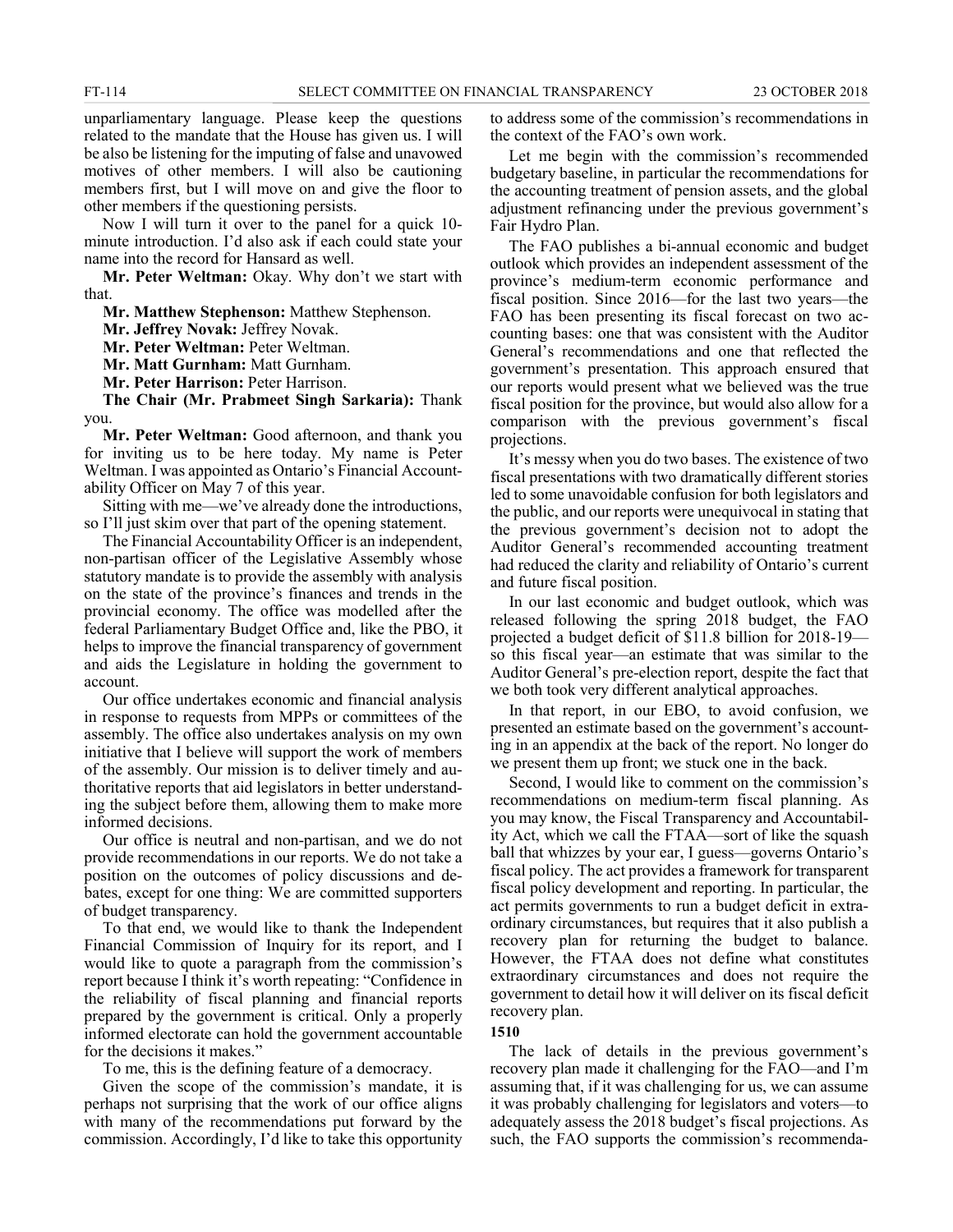tion to review the Financial Transparency and Accountability Act and improve its effectiveness in guiding government fiscal planning and reporting.

Third, I would like to comment on the commission's recommendation to expand Ontario's long-term report on the economy to include additional analysis on fiscal sustainability. It's worth noting that the FAO currently publishes such a report. We do that every two years. It's the long-term budget outlook, and it assesses the province's long-term fiscal sustainability. Our last LTBO long-term budget outlook—released in the fall of 2017, highlighted the significant fiscal challenges facing the province, stemming largely from Ontario's aging and more slowly growing population. Accordingly, we agree that a more frank and public discussion about the province's future fiscal challenges would benefit all Ontarians.

Finally, in addition to our economic and fiscal forecast, the FAO has published a number of reports on specific policy decisions that are relevant to the findings of the commission with respect to the Fair Hydro Plan and the partial divestiture of Hydro One. In May 2017, in response to requests from two MPPs, the FAO released a report on the government's Fair Hydro Plan, the purpose of which was to review the various components and report on the expected cost to the province and to electricity ratepayers. While undertaking the work on our report, we became aware of the complicated accounting and financing structure that was proposed for the global adjustment refinancing.

The government's position was that the borrowing required to refinance the global adjustment would not impact the province's budget balance. In our opinion, it was uncertain if this position on accounting treatment was correct, and we recommended that MPPs obtain assurance from the Auditor General of Ontario that the government's proposed accounting treatment for the global adjustment refinancing met with public sector accounting standards and would not impact the province's budget balance.

I would like to note—I'm sure you've learned through your questioning—that the Auditor General is tasked by the assembly to review and ensure that the consolidated financial statements of the province meet with Canadian public sector accounting standards. When the FAO reviews the province's annual budget plan or analyzes the fiscal impact of a specific policy proposal, as with the Fair Hydro Plan, we perform our analysis reflecting the applicable accounting standards. However, when novel accounting treatments arise, it is our position that the appropriate referee is the Auditor General of Ontario.

The commission's report also commented on the partial sale of Hydro One and expressed concerns that timelimited gains from sales of assets can mask underlying deficits and also require the government to forgo future revenue. The FAO has produced two reports on the partial sale of Hydro One, most recently in February 2018, which estimated the gain to the province from the sale of Hydro One, as well as the long-term impact to provincial net debt.

In addition, in our fall 2017 economic and budget outlook, the FAO first identified that many time-limited revenues, including the gain from the partial sale of Hydro One, were set to expire in 2017-18. The loss of these timelimited revenues partly explains the sharp increase in the projected budget deficit this year—this year being 2018- 19. In fact, in our last economic and budget outlook, which we published in May, we estimated that the province was already facing an existing budget deficit of about \$8 billion this year, before any new measures proposed in the 2018 budget were included. New measures from the 2018 budget added about another \$4 billion, for a total deficit of about \$11.8 billion this year, based on our estimates of last spring.

We are pleased to support the work of the select committee and we are happy to take your questions.

**The Chair (Mr. Prabmeet Singh Sarkaria):** Thank you very much. I'll now turn it over to the official opposition for 20 minutes of questioning, starting with Ms. Fife.

**Ms. Catherine Fife:** Thank you for being here today. I'm curious if your office has been following all of the delegations thus far. Of course, we've heard from the auditor, we've heard from senior staff and, yesterday, the financial commissioners were here. Have you been following closely?

**Mr. Peter Weltman:** We've been following as closely as we've been able to.

**Ms. Catherine Fife:** What is your understanding of the mandate of this committee? Please be blunt about it.

**Mr. Peter Weltman:** Our understanding is that the committee is here to further understand how the commission of inquiry—what the work was and how they reached its conclusions.

**Ms. Catherine Fife:** Do you think that legislators who had access to the 2017 Auditor General's report and your two latest reports would not fully understand the situation that exists right now in the province of Ontario?

**Mr. Peter Weltman:** Unless they come and talk to us, we don't really know what they're understanding or not understanding. But we do know we did our best to provide the information.

I can turn to one of my staff, if they have further insight into that, if you wish. I don't think anybody does. No.

**Ms. Catherine Fife:** When you read the special report by the commissioners, were you surprised at any of the findings that they came forward with?

**Mr. Peter Weltman:** There was nothing in that report that we hadn't really already talked about, apart from a few minor things that they chose to adjust.

**Ms. Catherine Fife:** The same thing with the Auditor General's report, the pre-election report where she has a mandate to review. When you read the AG's report, were there any surprises there for you either?

**Mr. Peter Weltman:** I'm going to defer to one of my staff to answer that question.

**Ms. Catherine Fife:** Please come to the microphone and state your name so that you can go in the Hansard.

**The Chair (Mr. Prabmeet Singh Sarkaria):** Sorry. We're just going to have to ask the committee if they're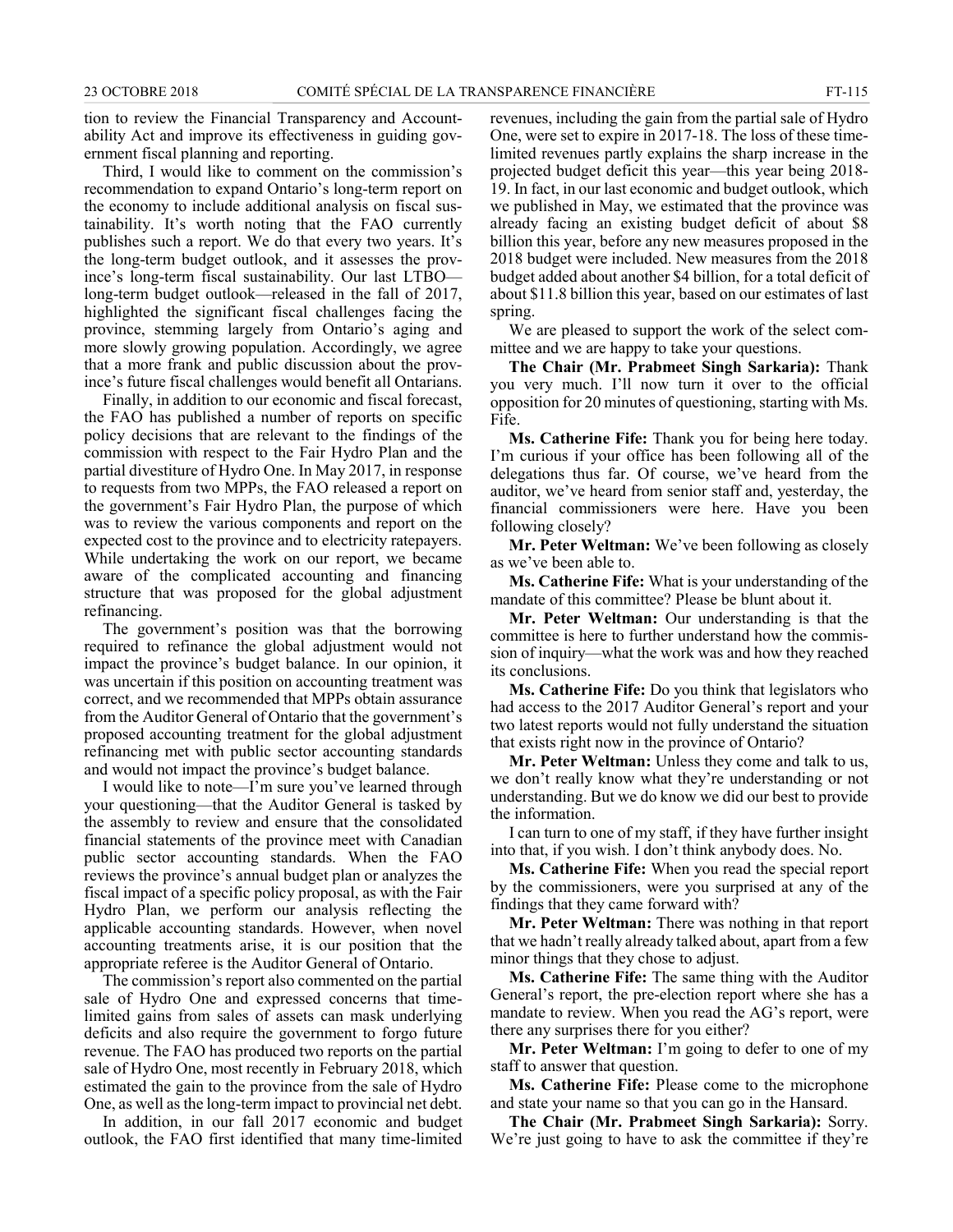agreeable to having Mr. West answer questions as well. I'll put that to the committee.

Okay, you may proceed. Thank you.

**Mr. David West:** My name is David West. I'm the chief economist with the FAO.

I'm sorry. Could you repeat the question?

**Ms. Catherine Fife:** I could, if I remember.

When the Auditor General also put out her pre-election report—and Mr. Weltman has already identified that there was tension between the government's perception of the fiscal situation of the province and then the Auditor General's report—were you surprised by anything that was in the AG's report, or were those numbers well known to you?

**Mr. David West:** No, not at all. In fact—

**Ms. Catherine Fife:** "Not at all" you weren't surprised, or you were—

**Mr. David West:** We were not surprised.

**Ms. Catherine Fife:** You were not surprised at all.

**Mr. David West:** The auditor's report aligned—for the current fiscal year, 2018-19, the auditor projected a deficit for the province of \$11.7 billion. I might add that our own analysis came from a different analytical approach, but we arrived at \$11.8 billion. It was remarkably the same. But our report went quite a good deal further and went on to look at the recovery plan and also accumulation of debt, in addition to just the current year.

**Ms. Catherine Fife:** Of course, yes.

The New Democrats were very proud to actually bring forward the FAO motion originally, in 2013, in a minority government. The entire goal was to have, of course, the Auditor General review the books and review the numbers, but also have the FAO independent officer review in a forward-looking manner.

I want to take us in that direction a little bit, because the commissioners make some recommendations about, of course, the fiscal state of the operational deficit. They address some debt, of course, because it's hard to ignore; it's a pretty big number. They look at future revenue streams, and they identify some critical areas. One of those areas is climate change. They say that the government of the day is going to—now that the Auditor General numbers are reflected in the deficit, they are going to have to look at revenue streams and address the issue around climate change.

Has your office been looking at that issue as well?

**The Chair (Mr. Prabmeet Singh Sarkaria):** I'm just going to, once again, caution to be within the mandate of the report. I know that climate change is referenced in there. But if you can tie it to being within the mandate in terms of transparency in decision-making, accounting practices, policy objectives of the previous government or even in preparing budgets, public accounts or other financial reports—I'm trying to see the linkage between your question and within the mandate.

**Ms. Catherine Fife:** And I want you to see the linkage, so I'm going to help you with that. But in the report it actually says, just for the FAO office, on page 31:

"Ontario faces significant challenges in the years ahead that will impact economic growth"—so, Mr. West, maybe

this is for you—"and the province's revenues and expenses.

"In the near term, interest rates are expected to rise" we know that yesterday, the commissioners were very clear that we will be moving into a recession; nobody knows when, and we don't know how bad it will be—and this "will put further pressure on Ontario's housing market and constrain consumer spending, especially given elevated levels of household debt."

Over the longer term, there are just two significant risks outside the government's control. The four issues that they move into are:

"—the rapid pace of globalization....;

"—recent tax reforms and protectionist trade policies in the United States;

"—cybersecurity threats; and

"—climate change."

Based on the commissioners' report, because the taxpayers paid for this report and something good has to come out of it, are you looking at—

*Interruption.*

**Ms. Catherine Fife:** Oh, you might get saved by the bell because we have to vote.

**The Chair (Mr. Prabmeet Singh Sarkaria):** It's a five-minute bell, yes.

**Ms. Catherine Fife:** So climate change is listed as a serious risk to the economy of the province of Ontario. Mr. West, are you doing any work now that this is public record?

**Mr. David West:** We identify risks in our short-term reports—

**Ms. Catherine Fife:** Can you just pull closer?

**Ms. Sandy Shaw:** Is it a five-minute bell or a 10 minute bell?

**The Chair (Mr. Prabmeet Singh Sarkaria):** It's a five-minute bell. We're going to have to—

**Ms. Catherine Fife:** It's a five-minute bell. You get to think about your answer, though. That's good.

**The Chair (Mr. Prabmeet Singh Sarkaria):** I'm just going to say that the committee is in recess until after the vote, but let's get back here as quickly as we can afterwards. Thank you.

*The committee recessed from 1521 to 1532.*

**The Chair (Mr. Prabmeet Singh Sarkaria):** The Select Committee on Financial Transparency is back in session. We will continuing with questioning with Ms. Fife.

**Ms. Catherine Fife:** Thank you. Do you want me to repeat so that—

**Mrs. Robin Martin:** Yes, please.

**Ms. Catherine Fife:** Okay. Part of the mandate of this committee is to get a clear picture of the fiscal situation in the province of Ontario. It's not just to look backward at what has happened and who has reported what but it's also to take action on this commission report. The commissioners' revelations, I think, are very important in a go-forward perspective, if we are to get a clear picture of the situation in the province of Ontario. They highlight a number of issues, one of them being climate change because it draws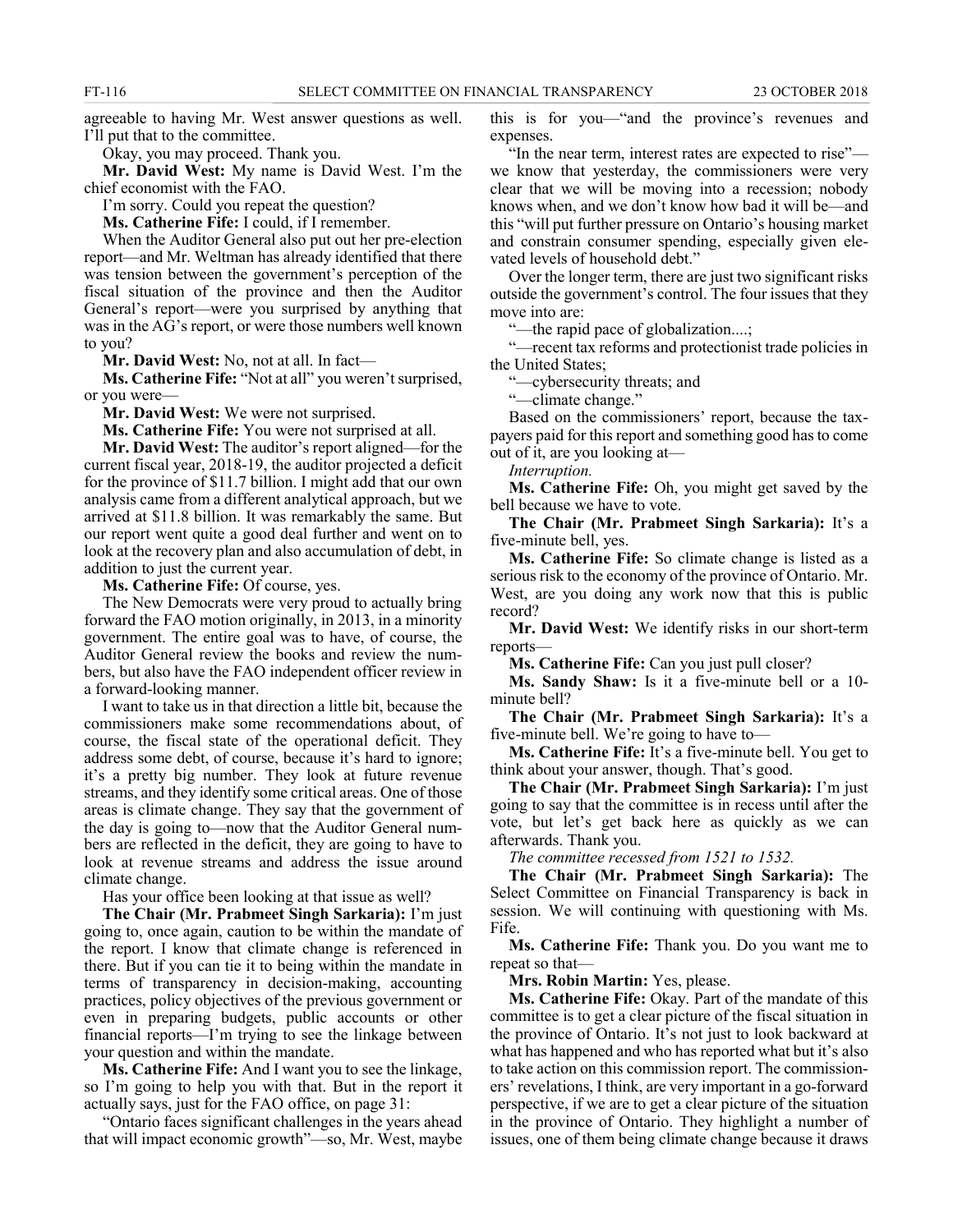revenue, has an impact on the economy and will affect the future financial projections for Ontario. Could you please speak to this issue, Mr. West?

**Mr. David West:** Sure.

**Ms. Catherine Fife:** Thank you.

**The Chair (Mr. Prabmeet Singh Sarkaria):** Sorry, I'm going to just caution—I'm going to let the question go, but we're not here to speculate on any government policy in that sense. You can answer the question but not speculate on the actual policy of what you're asking in terms of climate change. Within the terms of the report, I will allow the question when we're speaking about transparency. But in terms of your question, it is open-ended in the sense that there could be some speculating on policy. I will ask to keep it tied into the mandate of the report. So I will allow the question with that caution.

**Mr. Roman Baber:** Point of order, Mr. Speaker?

**The Chair (Mr. Prabmeet Singh Sarkaria):** Sorry, Mr. Baber?

**Mr. Roman Baber:** Mr. Speaker, not only—respectfully, in my view—would it be speculation, this is also clearly outside the scope of these witnesses. Specifically—

**Ms. Sandy Shaw:** It's not, no.

**Mr. Roman Baber:** No, wait a minute. The reference made by my friend is referenced in the Independent Financial Commission of Inquiry report. The current witnesses have authored the spring 2017 FAO report on the Fair Hydro Plan. That would clearly be within their scope. Something that they didn't study—in my view, the question is not in order.

**The Chair (Mr. Prabmeet Singh Sarkaria):** Thank you, Mr. Baber. I'll still allow the question on it, but I'll just caution with the refrain of not speculating on the actual government policy. If you could keep it tied to the mandate of the report, within the transparency aspect of it and financial reporting and the guidelines and the recommendations we have in the report. Thank you.

Mr. West, right.

**Mr. David West:** Indeed, we look at risks when the FAO puts together its economic and fiscal outlooks. In the short term, we look at more short-term risks. But in the report that Peter mentioned in his opening statement—we took the opportunity to get a prop. This is our long-term budget outlook. In that, we identify a series of long-term risks that align very closely with what the commission mentioned, including climate change, technological change—and income inequality is another one we pointed out. These are issues that the economy will be addressing going forward.

**Ms. Catherine Fife:** Thank you. Do you cost them out in that report? I don't have that report in front of me.

**Mr. David West:** No. In this one, we had a baseline, the economic forecast. We assume that the province and, I guess, the globe, muddles through. But certainly, in future publications, that's something that we would want to look at in more detail.

**Ms. Catherine Fife:** Thank you. I apologize for the confusion. I think the mandate is broad enough to ask questions about revenue streams, and I would never ask you to speculate about the government's climate change plan, because they don't have one. That's the concern, though, that the commission sort of identified: There has to be some accounting for the impacts of climate change on the province, on the economy and on the bottom line here in Ontario.

I'm going to switch gears just to go around the size of the deficit, because this, obviously, will impact future decisions that this government makes around spending. Just to get it on the record, do you agree with the commission of fiscal inquiry's statement of the deficit? Was there agreement around the deficit, Mr. Weltman?

**Mr. Peter Weltman:** I would like to make it clear that the \$15-billion figure is the commission's figure.

**Ms. Catherine Fife:** Yes.

**Mr. Peter Weltman:** It's not our figure. We will have our updated figure in our economic and budget outlook that we intend to release shortly after the release of the fall economic statement. So sometime in December we'll have our own number.

**Ms. Catherine Fife:** So probably within the next six weeks we may have an accurate number from the FAO?

**Mr. Peter Weltman:** Did you hear that, guys?

**Ms. Catherine Fife:** Six weeks. No pressure. No pressure on that. Because now it does become a numbers game. We've seen, quite honestly, political gamesmanship from governments of all stripes when a new government comes in. The deficits are usually understated by governments facing election, which is what happened prior to the election—but, of course, your report clarified that—and then new governments, of course, blaming their predecessors.

What would we be looking for if we were concerned that a government was actually overstating their deficit instead of understating it? What would your office be looking for?

*Interjections.*

**Ms. Catherine Fife:** You guys can both have a go.

**Mr. Peter Weltman:** To you, Chair: Just some guidance on the question. Can you repeat the question, just—

**Ms. Catherine Fife:** Yes, sure. If a government had come in and had overstated the deficit, right? I'm looking at the Auditor General's numbers, the FAO numbers as they stand, the commissioner's numbers—you say that you're going to be coming out with a different deficit number after the fall economic statement. Through your office—because your office is independent; it's nonpartisan; that's the key part of your office, quite honestly—what concerns would you have with the government overstating a deficit?

**Mr. Doug Downey:** Point of order.

**The Chair (Mr. Prabmeet Singh Sarkaria):** Yes, Mr. Downey.

**Mr. Doug Downey:** I don't think anybody suggested the Liberals overstated the deficit, so this is a future "if this, then that"—way too much speculation.

**Ms. Catherine Fife:** Clarification?

**The Chair (Mr. Prabmeet Singh Sarkaria):** Sorry, Ms. Fife.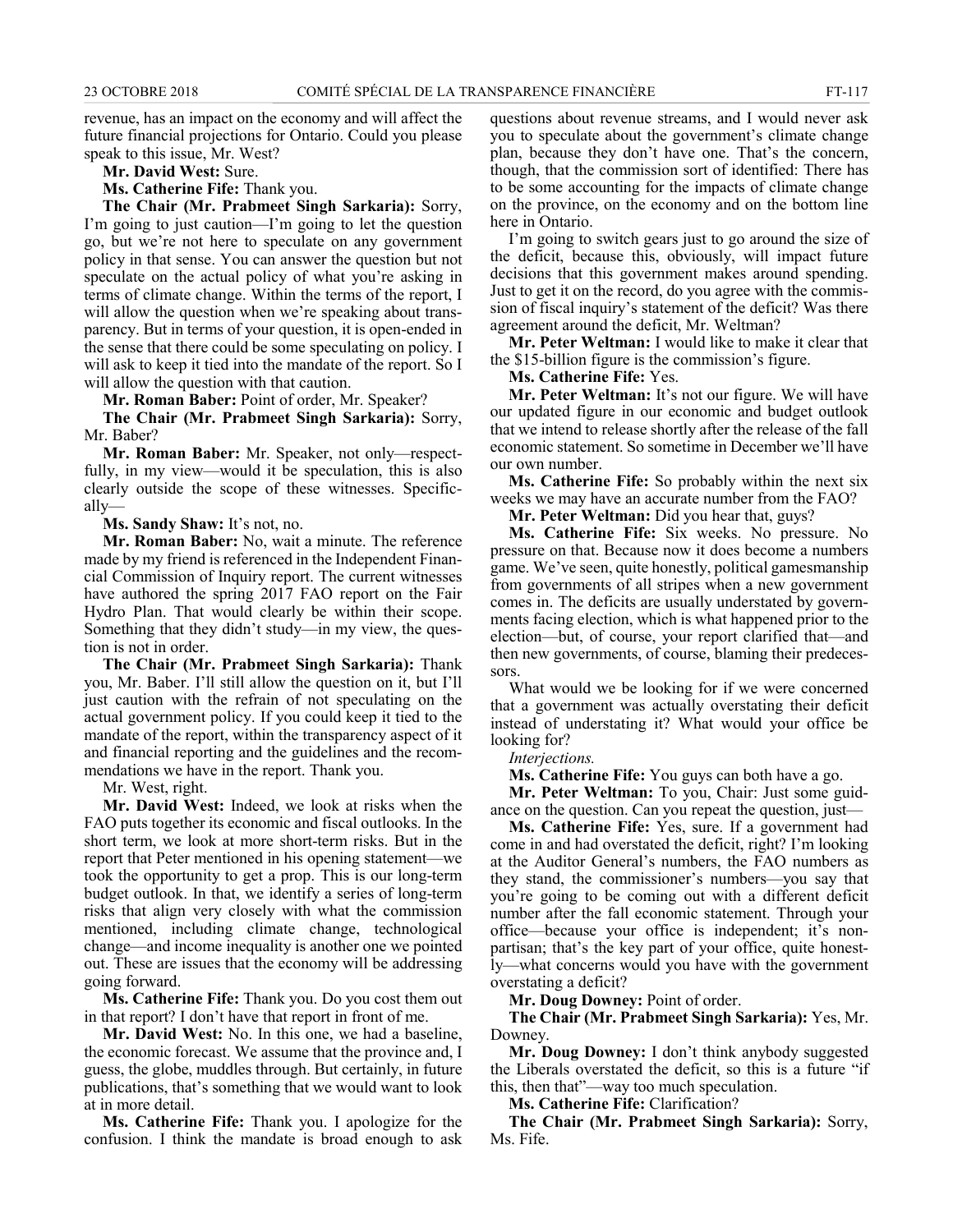**Ms. Catherine Fife:** I'm not saying that the Liberals overstated the deficit; I just said that the Liberals understated their deficit. The FAO actually confirmed that. What I'm saying is that if your government were overstating the deficit—

**Mr. Doug Downey:** That's not what we're doing here.

**Ms. Catherine Fife:** Well, it does have an economic impact on the province around spending and around revenue streams.

**Mrs. Robin Martin:** You can ask them that some other time.

**Ms. Catherine Fife:** No, I'm not going to ask them some other time.

*Interjections.*

**The Chair (Mr. Prabmeet Singh Sarkaria):** Mr. Downey.

**Mr. Doug Downey:** Through you, Mr. Chair: When the next report comes out, if that happens, feel free to ask the question. But we don't even know if their number is going to be higher or lower or sideways or what.

**The Chair (Mr. Prabmeet Singh Sarkaria):** So I take both points into consideration. Once again, I do caution on the speculative questions in that sense. But I think I'm going to allow this question because—so I will allow the question but, once again, speculating on any sort of future government policy but making sure that it's tied to the mandate of this report, which was reviewing the previous government's accounting practices and policies as well as transparency in preparation of the budgets, public accounts and financial reports—if we can tie it within that, I'll let the question go.

**1540**

**Mr. Peter Weltman:** Okay. I'll take the question. I think it's important to reiterate that we will look at all relevant data, including whatever the government puts out, before we come up with our own forecast.

We don't express concern or appreciation or anything like that. I think that's important to note. We just call it as we see it. So if the government has a number and we have a different number, well, that's the way it is. I think that's where I would probably land on that question.

**Ms. Catherine Fife:** Okay, thank you. And I look forward to your report and that deficit number.

How much time do I have, Chair?

**The Chair (Mr. Prabmeet Singh Sarkaria):** Just under five minutes—four minutes, 20 seconds.

**Ms. Catherine Fife:** Okay, thank you. The commissioner made some recommendations around reviewing the Financial Accountability Officer Act. I know that in the past—and I had a private member's bill to this effect your office has had some difficulty accessing information, and you did reference in your opening comments that your goal is around budget transparency. Can you speak to how important it is for you to actually have access to information? Would that be one of the recommendations that you would concur with around the FAO Act modernization?

**Mr. Peter Weltman:** I can address the question. I think it's important. Really, information is the lifeblood of our office. My perspective, having come from Ottawa at the PBO for nine and a half years, is that we have a very mature relationship here between the executive and legislative branches. We have had unfettered access to the data and the expertise that we need from the executive branch of the previous government and this current government. They have both made it a priority to provide us with cabinet documents that are relevant to the studies that we undertake. So I've got to tell you: It's a huge relief and it's critical to our successful functioning in the office. I'm hoping that that is maintained in the future.

**Ms. Catherine Fife:** Your predecessor, Mr. LeClair, had to fight for that, so we should give thanks to him for sure.

Any other recommendations, though, around any changes with the Financial Accountability Officer Act, as recommended by the commission?

**Mr. Peter Weltman:** We had a few minor ones. To be honest, I didn't come prepared to talk to that, but I can certainly submit in the future if there are very specific things—

**Ms. Catherine Fife:** Oh, I'm sorry, you did reference it in your opening comments, that you concurred. But you don't have to. If you—

**Mr. Peter Weltman:** Oh, okay. I'm thinking of two different acts: there's the FTAA, which is not our act, and then the FAO Act.

**Ms. Catherine Fife:** I think you just like saying "FTAA," but that's another story.

**Mr. Peter Weltman:** I do, actually.

Does anybody want to talk to that while I scramble for notes?

**Ms. Catherine Fife:** You're running out of time.

**Mr. Peter Weltman:** I think, for the most part, things are working. There are a few little tweaks we'll probably make. I'd be better positioned to follow up with some specifics, because they're fairly technical.

I think in terms of FTAA, because I love saying it so much, certainly that's a piece of work that—we undertake that anyway.

**Ms. Catherine Fife:** Okay. Thank you, Mr. Weltman.

**The Chair (Mr. Prabmeet Singh Sarkaria):** Just under a minute and 30 seconds.

**Ms. Catherine Fife:** That's okay. It can go to the other party.

**The Chair (Mr. Prabmeet Singh Sarkaria):** Oh, okay. Thank you. Now I'll pass it over to the government side for 20 minutes of questioning, starting with Mr. Baber.

**Mr. Roman Baber:** Thank you, Chair. Gentlemen, thank you for coming in. Perhaps we'll start with a oneminute introduction by each of you—your background, your CV and how long you've been with the FAO. Perhaps we'll start with Mr. Stephenson.

**Mr. Matthew Stephenson:** Sure. So, undergrad in business, Wilfrid Laurier; graduate degree in finance, U of T. Before the FAO, I spent time in equity research, and I've been with the FAO since 2015.

**Mr. Jeffrey Novak:** Jeffrey Novak. I am the chief financial analyst at the FAO. I have graduate degrees in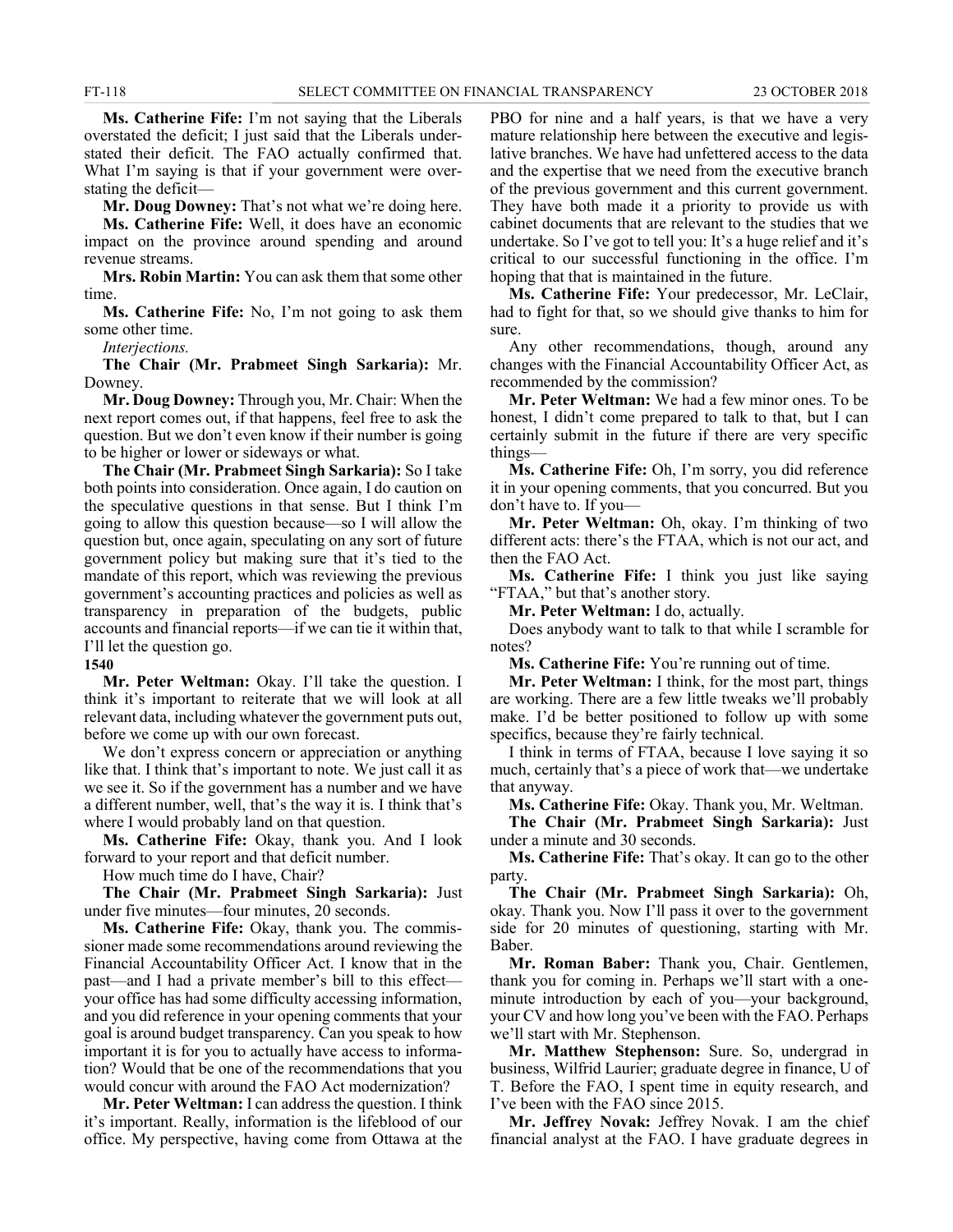economics and history, and also a law degree, and have been with the FAO since the fall of 2015.

**The Chair (Mr. Prabmeet Singh Sarkaria):** Sorry, I'm just going to ask if you could pull the mikes closer; we're just having a bit of trouble hearing. And the same to Mr. Baber as well, if you don't mind just pulling it a bit closer so we can—thank you.

**Mr. David West:** Okay. My name is David West, and I'm the chief economist. I have 30 years of professional experience in the public and private sectors, and 20 years with the Ministry of Finance across the street here as director of revenue and economic forecasting. I've been with the FAO nearly since its inception three and a half years ago as the chief economist.

**Mr. Matt Gurnham:** Matt Gurnham. I'm a director at the FAO. I was an undergrad at Dalhousie University, then I did an MBA at Dalhousie University. I'm a CFA charterholder. I spent a little over four years at Transport Canada before coming to the FAO in 2016. I've been here for a little over two and a half years.

**Mr. Peter Weltman:** You'll be sorry you asked. I have an undergraduate degree in political science and an MBA degree in finance, and many years in retail in Ottawa in the family business. I moved into the financial services business for many years, and then 15 years with the federal government, nine and a half of which were spent at the parliamentary budget office, and I was there just about since its inception.

**Mr. Roman Baber:** Thank you. Would you kindly describe your involvement with the May 2017 report? Perhaps again with Mr. Stephenson?

**Mr. Matthew Stephenson:** This is the fair hydro report?

**Mr. Roman Baber:** Correct, on the fair housing plan. This is the FAO's report on the fair housing plan.

**Mrs. Robin Martin:** Hydro plan.

**Mr. Roman Baber:** Sorry, Fair Hydro Plan.

**Mr. Matthew Stephenson:** Sure. I was involved for research analysis and was a co-author of the report with Matt Gurnham.

**Mr. Jeffrey Novak:** I became chief financial analyst at the beginning of May of that year and so joined the project in mid- to late April and was project director.

**Mr. Matt Gurnham:** I also co-authored the report with Matt Stephenson over there.

**Mr. Peter Weltman:** I, as the officer, inherit all of the accountabilities that arise from a report that I did not participate in.

**Mr. Roman Baber:** Thank you. Could—I would suggest perhaps Mr. Novak or Mr. Stephenson—provide us a quick overview of the Fair Hydro Plan?

**Mr. Jeffrey Novak:** Just a high-level—

**Mr. Roman Baber:** Very high, yes, high-level.

**Mr. Jeffrey Novak:** Sure. The Fair Hydro Plan: Essentially, it was the plan as announced by the province in the beginning of March. There are three components to the plan. One is the harmonized sales tax, or the HST, rebate. The second part is what we call the electricity costs refinancing, also called the global adjustment refinancing. Then, the third piece is what we call the adjusting electricity relief programs. So that's moving various programs to help with electricity relief. Those programs were originally paid for by ratepayers, and it was taking them off payment by ratepayers and instead being paid for by the province. I think the province also introduced a few new programs that are in that category as well.

**Mr. Roman Baber:** Mr. Novak, could you please break down the components of the plan, specifically the promised 25% rate reduction? What was the projected or built-in cost of each component?

**Mr. Jeffrey Novak:** Sure. The report looked at it from two perspectives. One would be the cost to the province of those three components. The other perspective would be: What is the cost or ultimately the savings to electricity ratepayers? Then we added it together and had what we call the net cost.

In terms of the province, what our report found at that time: We estimated the cost of the HST rebate to be about \$42 billion over approximately 30 years. The cost of the electricity refinancing: The net cost under the province's accounting would be zero to the province. Then, I think it's about a \$3-billion cost for the electricity relief programs to the province. That is a total to the province of about \$45 billion.

In terms of the impact to electricity ratepayers, it would be the opposite. The HST rebate would provide savings of about \$42 billion, the electricity relief programs would provide savings of about \$3 billion, and the electricity cost refinancing would result in a cost to electricity ratepayers of about \$21 billion. Over 29 or 30 years, that's a total savings to electricity ratepayers of about \$24 billion. **1550**

There are a number of assumptions and modelling that went into that. I'd be happy to discuss that as well, if you'd like.

**Mr. Roman Baber:** As my last question—if you could please break down the cost of the electricity refinancing, especially the \$45-billion figure.

**Mr. Jeffrey Novak:** The electricity cost refinancing— I'm trying to find the exact totals there.

The key to the electricity cost refinancing is, there's short-term borrowing, which would be paid over time. The cost of the program is the interest repayments, which would, under our understanding of the proposal at the time, start in about 2027.

Also, page 4 of the report breaks it down into specific categories. But the general idea is that there's more upfront borrowing for about 10 years, and then that borrowing gets repaid. The net cost over time is the interest payments of about \$21 billion.

**Mr. Roman Baber:** Thank you. Mr. Downey?

**The Chair (Mr. Prabmeet Singh Sarkaria):** Mr. Downey.

**Mr. Doug Downey:** I just want to clarify a couple of pieces that you just answered. You talked about savings. Were they actual savings, or were they just kicking it down the road?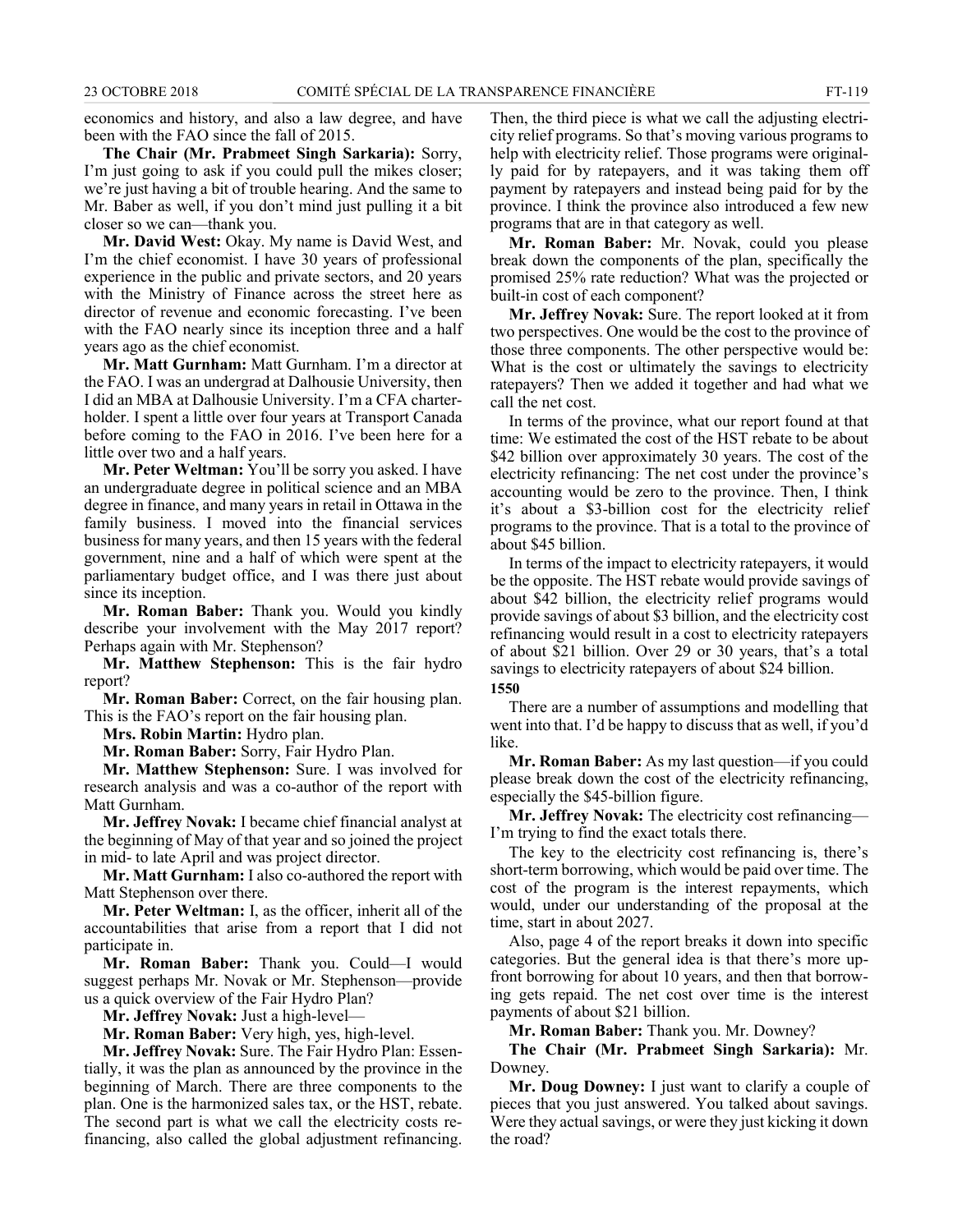**Mr. Jeffrey Novak:** The HST savings—rather than having to pay HST on your electricity bill, instead, the province was paying that 8%, essentially. That's actual savings for electricity ratepayers, but it's a cost for the province. It's moving it from electricity ratepayers to the province.

**Mr. Doug Downey:** Yes. But ultimately, it's got to be paid, and it has to be paid by the taxpayer either now or in the future.

**Mr. Jeffrey Novak:** That's right.

**Mr. Doug Downey:** So it was a shift, not a savings.

**Mr. Jeffrey Novak:** Yes. But it's savings for ratepayers, and it's a cost for the province. It's shifting it from one to the—

**Mr. Doug Downey:** Are there any ratepayers who aren't taxpayers in the province?

**Mr. Jeffrey Novak:** That's why we said that the net cost of the whole plan was \$21 billion.

**Mr. Doug Downey:** But to get your net cost for the plan—but for the actual taxpayer, who is a ratepayer they're on the hook for the whole thing. So is \$45 billion not the real number?

**Mr. Jeffrey Novak:** So, \$45 billion is what our estimate is of the cost to the province. Ratepayers and taxpayers are similar, but—

**Mr. Doug Downey:** The all-in is \$45 billion. We can duke out who pays for it.

**Mr. Jeffrey Novak:** Pardon me?

**Mr. Doug Downey:** Regardless of who pays for it, the cost is \$45 billion.

**Mr. Jeffrey Novak:** For the HST rebate component and the electricity programs that were taken off of the rate base and put onto the province's base, it's not a new cost. You're just moving costs from area to another. It's a new cost for the province and the province's budget balance, but it's not a new cost in the whole system.

**Mr. Doug Downey:** When you say "savings," you're talking about for the ratepayer.

**Mr. Jeffrey Novak:** That's right.

**Mr. Doug Downey:** But it's an additional cost for the taxpayer.

**Mr. Jeffrey Novak:** That's right.

**Mr. Doug Downey:** Okay. I just wanted to be clear about that.

I just want to touch on something that was said in the opening. It went fairly fast. The FAO stated using both kinds of accounting treatment but then shifted and used the Auditor General's numbers. Why the shift? What was the trigger for the shift?

**Mr. David West:** We reflected the accounting debate over the course of four reports for economic and budget outlook reports. We learned of it first through the Auditor General's 2015-16 public accounts. So the fall of 2016 was the first time we heard of this issue, and because the auditor brought it to our attention, we reflected it in our economic budget outlook and we presented it both on the government's accounting basis and on the Auditor General's recommended accounting basis. We had about a week or two, really, to get it into the document.

In the following spring 2017 document, we met with the Auditor General, we met with the expert panel of the government and we retained our own accounting expert to provide further context for our understanding–

**Mr. Doug Downey:** I'm sorry. You retained outside experts as well?

**Mr. David West:** Yes.

**Mr. Doug Downey:** Okay. Thank you.

**Mr. David West:** In that document, we again reflected it in a more accurate forecast of the costs going forward, based on our understanding with the assistance of the Auditor General and our own accounting expert on how to model it going forward.

Then by the fall of 2017, FHP was introduced into the mix, and so we introduced that as well. In this most recent one in the spring of 2018, we again had both, but we actually did probably make a policy change to fully reflect the Auditor General's—or put it up front; we always fully reflected it. But we put it up front and moved the government's reporting to an appendix. I think, as the officer said in his opening statement, that was to allow comparability to what the government was reporting but also provide what we think was the most accurate picture.

**Mr. Doug Downey:** And you came to that conclusion—was it accounting advice from outside advice? Was it legal advice or both?

**Mr. David West:** Accounting.

**Mr. Doug Downey:** And so with that outside accounting advice, you shifted gears and said, "We're following the AG's. We believe that's more accurate."

**Mr. David West:** Yes, I think that's fair.

**Mr. Doug Downey:** Right.

**Mr. David West:** I think, as Peter said in his opening statement, it was that we see the auditor as a referee of the proper interpretation of accounting standards, and so we defer to her on how best to do that.

**Mr. Doug Downey:** That's what I'm trying to understand. Did you just decide to defer to her all of a sudden after all of these years, or did you receive advice that said you should defer to her because she's right?

**Mr. David West:** I think it made sense to us that her view on it was sensible, and our view is that she's the person to opine on it.

**Mr. Doug Downey:** Was that reinforced by the outside advice?

**Mr. David West:** Not strongly, no. It was—

**Mr. Doug Downey:** It's a yes or no. It was either said, "This is the path to follow"—

**Mr. David West:** The outside advice did not provide a recommendation. They just said, "Here are the two sides of the argument."

**Mr. Doug Downey:** All it was was just, "Here's what it is. Pick which one you're more comfortable with"?

**Mr. Peter Weltman:** It was an analysis; that's what it was.

I think it's important to point out a couple of things. The pension issue shifted. Initially, the AG accepted a certain approach, and then the approach changed. Then we added the other thing into the mix too.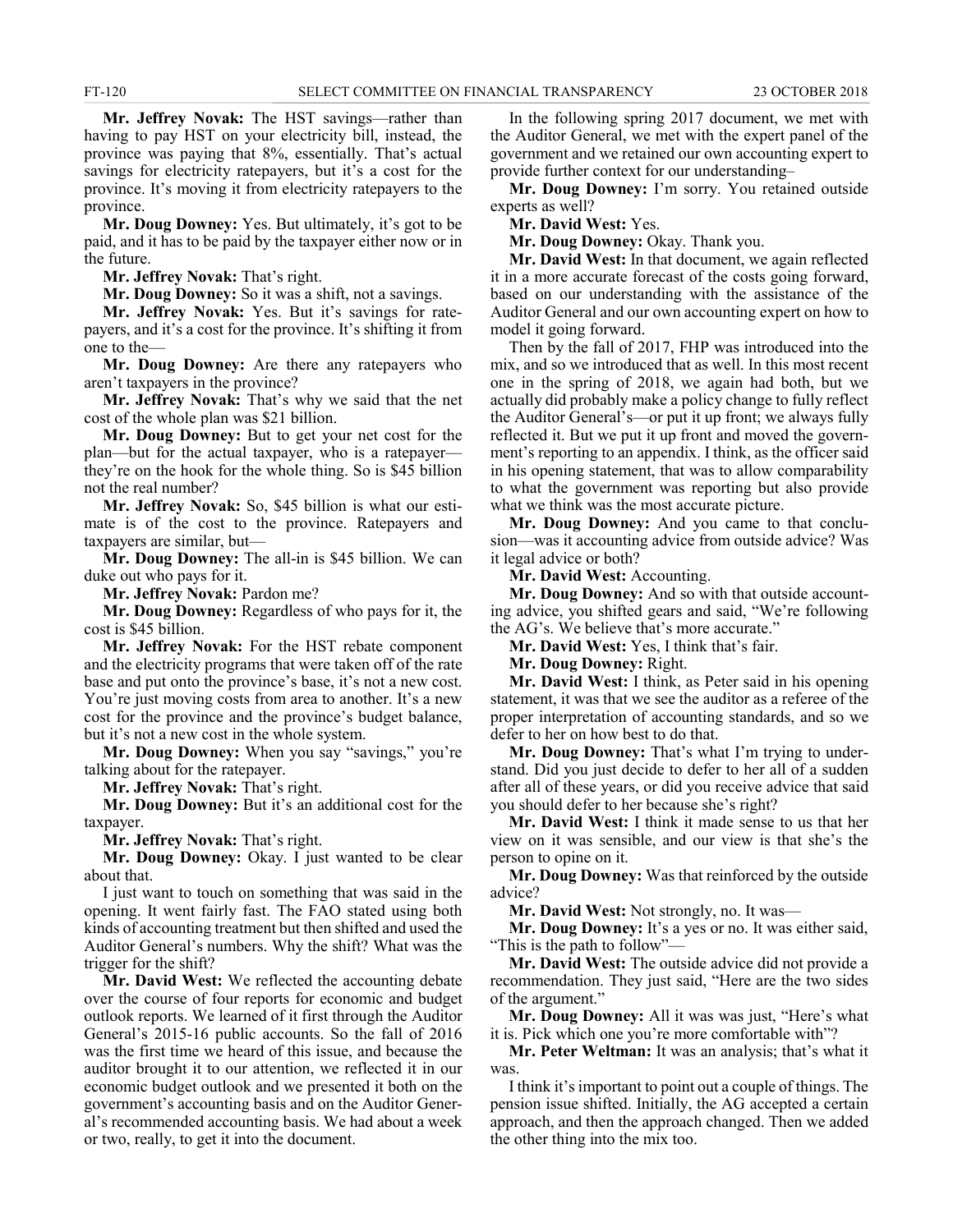As we told the commission, it becomes very cumbersome when you have multiple bases of a baseline in your projections. I wasn't there at the time, but we were trying to reflect—because we have to be careful that we don't take an accounting; we aren't the accounting experts; we have to take our lead from somebody. When you have two experts telling you two different things, you have to make a call. Ultimately, we ended up starting with both and moving over to the AG.

**Mr. Doug Downey:** Okay. I just want to clear up one other piece. You had mentioned that there's open access to everything and you've been very comfortable that things have been free-flowing. That wasn't the experience of the FAO previously. There are press conferences or other pieces that talk about stonewalling and, in the reports, talking about a pattern of secrecy.

Maybe somebody who was there at the time can address what was going on.

**Mr. Jeffrey Novak:** I would say, in terms of our access to information, the rules on what we have access to are set out in the FAO Act, our legislation. From the beginning, it took some time to develop a relationship with the civil service, for them to understand—

**Mr. Doug Downey:** Sorry, I don't mean to cut you off; I'm just watching time. It says, "This government can't get its fiscal house in order and they don't want to be held accountable for it. I believe government obstruction was the result of political direction." That's what it says in the report.

**Mr. Peter Weltman:** Which report?

**Interjection:** That was at the press conference.

**Mr. Doug Downey:** At the press conference, sorry. On May 31, 2016, that's what the FAO said.

**Interjection:** It was Stephen LeClair.

**Mr. Jeffrey Novak:** Sorry, that was Stephen LeClair, May  $31-$ 

**Mr. Doug Downey:** In the report itself, it talks about stonewalling and not producing documents, at page 43.

**Mr. Jeffrey Novak:** So you're talking about 2016?

**Mr. Doug Downey:** Correct.

#### **1600**

**Mr. Jeffrey Novak:** Right. I think, in 2016, we were having difficulty getting access to information under our act. Stephen LeClair, at the time, complained about that. Subsequent to that, the government of the time signed an OIC which gave us access to cabinet records. As well, the civil service started to better understand what their obligations were under our legislation and under this new OIC. Since that OIC and that period over that summer, I would say we've had a good working relationship with the civil service and haven't had any trouble getting access to information as we require to do our job.

**Mr. David West:** May I add one sentence? Just with respect to the four reports that I referenced earlier, we never had any difficulty accessing information.

**Mr. Doug Downey:** Okay. Thank you.

The Fair Hydro Plan: In your report, it says, "If the province is required to fund its FHP ... through debt, then the cost to the province could increase to between \$69 billion and \$93 billion." Why the variance?

**Mr. Jeffrey Novak:** The \$45-billion figure assumes that the province had a balanced budget and maintained a balanced budget over that time period. If you have to borrow to fund the HST rebate and the other electricity rate relief programs, then the interest cost of that borrowing increases the cost to the province of the Fair Hydro Plan.

**Mr. Doug Downey:** So you still stand by those numbers: It could be as high as \$93 billion?

**Mr. Jeffrey Novak:** We haven't performed subsequent analysis since that report in 2017.

**Mr. Doug Downey:** Well, we know they didn't balance the budget.

**Mr. Jeffrey Novak:** That's right.

**Mr. Doug Downey:** So that's consistent with the analysis. Has the FAO investigated a scheme before with so many additional future costs packed in?

**Mr. Jeffrey Novak:** The nature of our business is that we need to forecast programs. I'm not sure of a specific program where we've gone out 30 years. We went out 30 years on this one because it was a specific time frame for this report. For other reports, we go out with what the appropriate amount of years is. For cap-and-trade, we went out four years; for Hydro One, we did estimate the impact to net debt over—

**Mr. Matthew Stephenson:** It was 10.

**Mr. Jeffrey Novak:** —10 years. We don't typically go out 30 years. I think it depends on what the situation is and what the program is that we're looking at.

**Mr. Doug Downey:** But nothing else to date that you're aware of.

**The Chair (Mr. Prabmeet Singh Sarkaria):** Just under a minute and 30.

**Mr. Doug Downey:** Thank you.

**Mr. Jeffrey Novak:** Oh, sorry—a report on nuclear cost refinancing looked up to 2064, I think. So that was a long-term review, and, of course, David's long-term budget outlook looked over—

**Mr. Doug Downey:** Okay. Just in the last minute that I have, what's the additional cost of them borrowing through the OPG Trust as opposed to traditional government borrowing?

**Mr. Jeffrey Novak:** Our report, based on the assumptions in our report, found it to be about \$4 billion.

**Mr. Doug Downey:** Can you address the assumptions?

**Mr. Jeffrey Novak:** Sure. We assumed that the province's borrowing cost was going to be about 4.5% over the 30 years of the plan. In the province's long-term sustainability report, they forecast that the federal government's long-term borrowing costs will be about 3.6%. Historically, the spread between federal borrowing and our borrowing is about 90 basis points, so that gets you to 4.5% for the province.

Then we needed to figure out what the trust's borrowing costs would be. It would be a little bit higher than what the province's borrowing costs would be. We looked at OPG borrowing and other factors and settled on about 90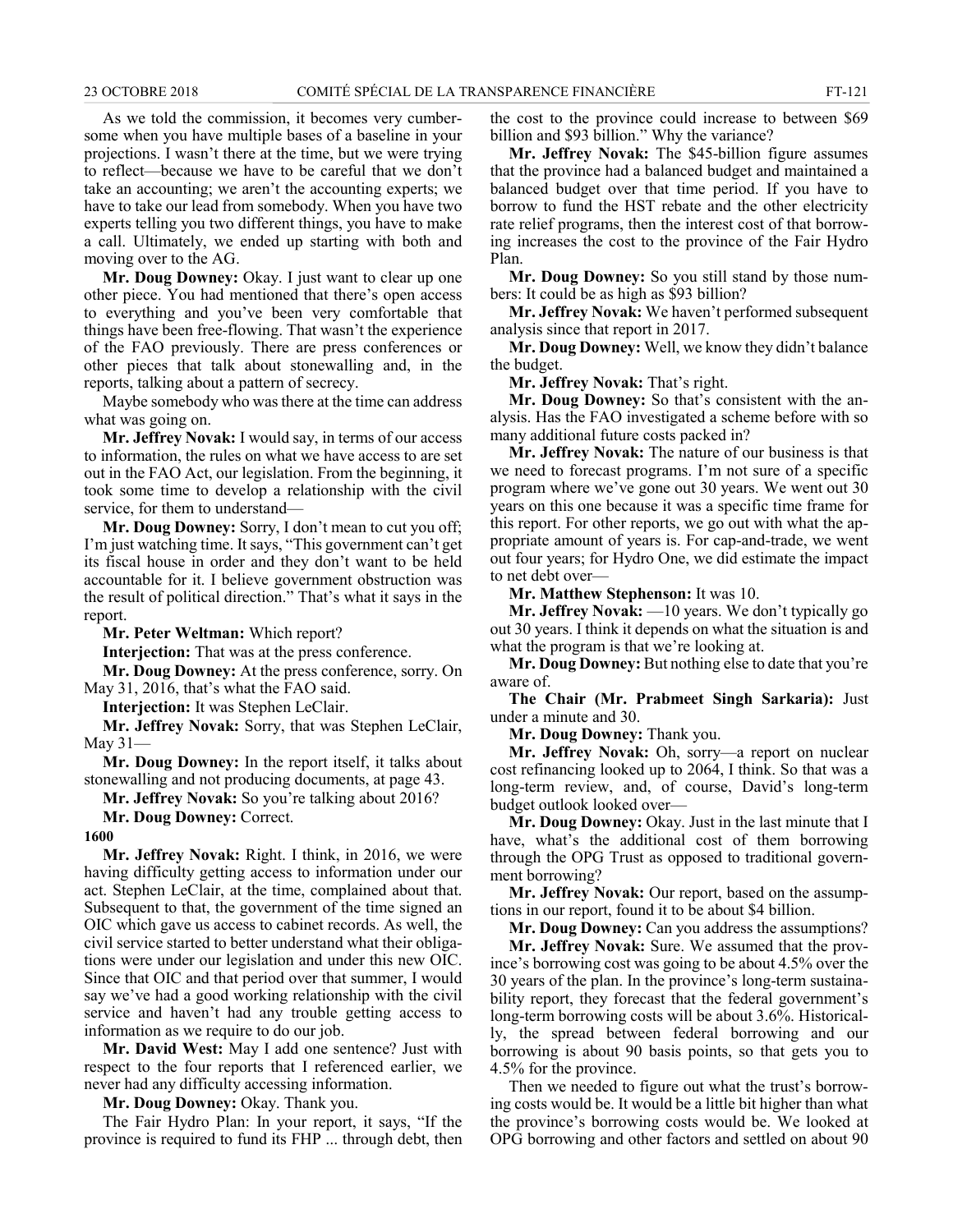basis points as being the spread between provincial borrowing and what this trust's borrowing would be. Granted, at the time, it was before it had started, so we had to make a few assumptions. That led to a weighted average borrowing for the whole plan of about 5%.

**The Chair (Mr. Prabmeet Singh Sarkaria):** Thank you. I'll now turn it over to the opposition for the next 20 minutes: Ms. Shaw.

**Ms. Sandy Shaw:** Thank you for being here. I think I want to set the record straight, Mr. Weltman. I also have a prop—remember I had mentioned that you weren't mentioned in this book? In fact, you are, so my apologies in that regard.

I want to ask some long and rambling question about some of the assumptions that are in this commission's report, particularly some of the assumptions around the economy, I would suggest. This is also to help us understand because, as we keep saying, this report is looking at what has happened, but, as is in the mandate of our committee, we want to ensure that we get some information here that will help us with future fiscal planning so that as legislators, as well as an informed electorate, as you said, we have the kind of information that we need to make important decisions. That's why I'm trying to ask some questions about some of the assumptions: to help to educate me around that.

Can I just start with asking you some questions around the nature of the debt and the deficit? I notice in the report, if I can find the page, it shows that there has been a long series of deficits and surpluses since 1990—very few surpluses and very few balanced budgets. We see that this is not an entirely unusual thing. There are huge tax dollars at stake; we recognize this. But I want to know whether or not, given that we see, I would say, deficits and accumulating debt for so long—would you say that this is a structural deficit as opposed to a cyclical deficit, and why is that a significant difference for us to understand?

**Mr. David West:** The Ontario economy added 2.7% on average over the last four years. Most economists would say that that's the speed limit for the economy, if you will. The potential growth rate of the economy is a good deal less than that. The economy is growing faster than it probably could be sustained by productivity and population growth. I'm going to get to the structural deficit.

Really, the economy is performing very strongly. This is the time that you want to see revenues coming in reflecting that economy, so you would want to see a balanced budget or certainly closer to a balanced budget than we are seeing.

Going forward, most forecasters expected a gradual decline in the growth rate—certainly not a recession. Nobody—well, there may be some out there, but generally nobody is forecasting a recession. But recessions do occur.

Having said that, slower growth is coming. The economy is going to track back down to its potential growth rate, and revenue growth will be slower. Things will only get more challenging—not easier—going forward. Yes, you have a structural deficit, to answer the question.

**Ms. Sandy Shaw:** Thank you. In terms of the economy and its performance—I guess you said it was about 2.7%. What do they call it—range bound? There's only a certain range in which GDP operates, and we've been at 2.7% for a while.

**Mr. David West:** Yes. This current year, you're going to be less than that, but the last four years—2017 and the four years prior.

**Ms. Sandy Shaw:** Thank you. But I'm asking, since this report was written—this is a quickly evolving situation—our economy—and some of the substantial risks that we're looking at: tariffs and treasury bond rates. Would you say that we can rely on the assumptions in this report, or are they reasonable, based on the potential of a recession? We had the commissioners here yesterday, who all said similar to what you said, but they said a recession is coming. My question is: Is this financial model or are these assumptions in this report currently reasonable or do we need to consider that they need to reflect the changing economy?

**Mr. David West:** The projections in this report reflect very closely our own forecasts, so needless to say, I would say that our forecasts are very reasonable. Is there a risk of a recession? Is there a risk that the economy could perform much weaker than we're projecting? Sure. But on balance, we give what we think is the best outlook over the next five years. Economists generally assume that we're going to muddle through these challenges that we're seeing through the US. We've done that with the renewed NAFTA and some other challenges. Growth will track lower, but nobody is predicting a recession or a disaster.

**Ms. Sandy Shaw:** That's good to know.

**Ms. Catherine Fife:** You're on the record.

**Ms. Sandy Shaw:** Yes, exactly. I'll get back to you on that. All right, and so—

**Mr. David West:** Let me rephrase that.

**Ms. Sandy Shaw:** Yes. Call my broker, please.

**Mr. David West:** When we prepare our forecasts again, this aligns with this. We could easily be fearmongers and come up with a really poor, weak forecast. But honestly, the fiscal situation is challenging enough with decent growth, so there's no need to cook the books, no need to be a fearmonger in terms of a recession or weaker growth. It's a challenge just with potential growth. With what we expect, just average growth, it's going to be hard. If things get worse, it's going to be harder. **1610**

**Ms. Sandy Shaw:** Right. I guess what I've heard before is that because of the level of debt and the indebtedness that we have, we've limited our fiscal room to manoeuvre. Would you agree that that is true?

**Mr. David West:** Yes.

**Ms. Sandy Shaw:** It's sort of around the circle here, but I want to go back to understanding this whole issue of the net-debt-to-GDP. It's mentioned in this report a lot. It gets mentioned a lot. It's also in the FTAA, by the way. It's mentioned in there somewhere—I can't find it—which I'd actually like to read out. Under "Provincial debt," it says, "Ontario's fiscal policy must seek to maintain a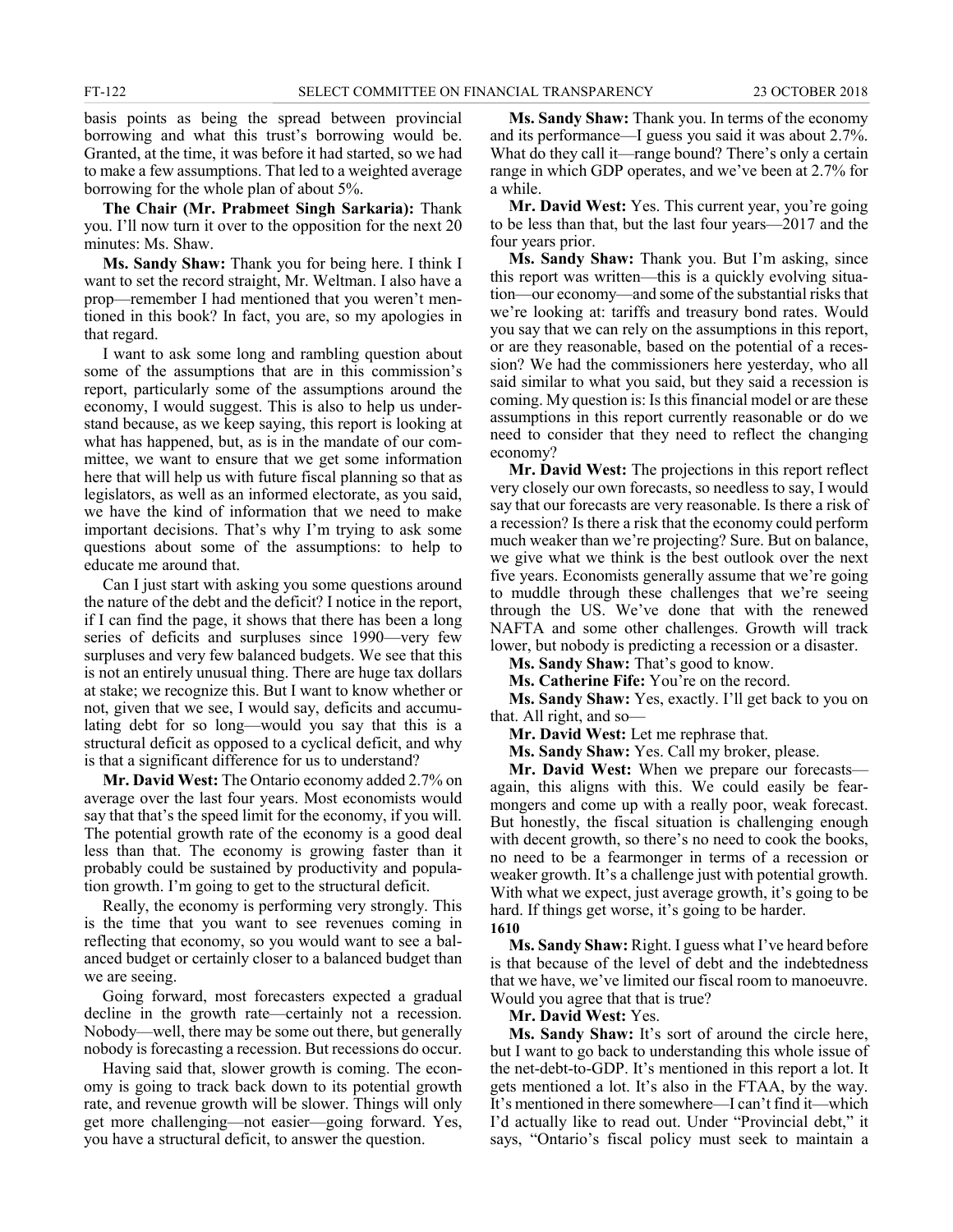prudent ratio of provincial debt to Ontario's gross domestic product." Right? It's hard to argue with that.

Then, also, in this report, if I can find that as well, the recommendation is very similar: "Conduct analysis to determine and set an appropriate target and timeline to reduce the province's ratio of net debt to GDP."

To me, this is like when you go to get a burrito. How hot is hot? "I'd like it spicy," "I'd like it extra-spicy." Who determines what a prudent or reasonable level of net-debtto-GDP is? This is where I don't understand. It's two sides: There's the debt, and then there's the GDP, and they're both moving around. How do we know whether this is a reliable—I'm not saying it's not a reliable measure, but how do we know that this isn't a measure that we use to create fiscal policy just to adjust that metric, as opposed to that metric helping us to understand where we are? Does that make sense to you? Are we serving the metric of net-debt-to-GDP, or do we want to ensure that fiscal policy helps Ontarians—and that the net-debt-to-GDP is what it is.

**Mr. Peter Weltman:** Good questions. I think it's important to understand that governments need to set a policy. In the PBO, we call this a fiscal anchor. There's the fiscal anchor of yearly deficits, or budget balance. Is that an anchor that you'll want to plan for or try to plan to, or is your anchor going to be a debt-to-GDP type of an anchor?

What that anchor is, and the size of it, really is an assessment done by the government. It certainly could be done by us if we're asked to do it, but it's typically a policy of the government.

Again, we'll always suggest that prudent practices in government budgeting require you to have some sort of an anchor that you're putting out there for everybody to understand.

To avoid serving one and serving the other—that's the purpose of this thing. It's a benchmark, really. You're trying to put a target out there so people understand where you are and where you're heading to and why, and that's really the government's job to do.

**Ms. Sandy Shaw:** Thank you. Still on the net-debt-to-GDP, my question would be—maybe it's more of a comment. I saw a TVO show when current Minister Fedeli was there, and the previous government said, "We don't like to get above 40% net-debt-to-GDP." He seemed to think that that was the "aha" moment for him, where he realized that this was why the Liberals had come up with this way of—well, how many adjectives have we had for their accounting design? And that was specifically because they didn't want to get that net-debt-to-GDP over 40%.

So I guess it's a comment. Maybe I'll make it a question: In that instance, do you feel like that fear of the number going over 40% drove us into this problem in the first place, that all these financial accounting acrobatics took place just in order to make sure that they manipulated that net-debt-to-GDP?

**Mr. Peter Weltman:** It's a very good question, and I know I keep saying that, because it's a bit of a tricky way to answer the question. The way I'll answer it is in general terms.

Typically, when a government sets out a policy, it will do its very best to live up to that policy. We saw it, certainly, when I was in Ottawa. There was a commitment after the recession to get back to balance before the next election, and there were significant efforts made by the government, in all kinds of ways, to do that, in the same way that I think there are government policies that have happened over the years where there has been a promise made to cancel a program or add a program. It's really trying to hit your planning number and doing whatever you need to do to do that because that's what you've promised the electorate.

**Ms. Sandy Shaw:** Okay. How much time do I have, Chair?

**The Chair (Mr. Prabmeet Singh Sarkaria):** You still have just about nine minutes, right on.

**Ms. Sandy Shaw:** Oh, more time to talk about netdebt-to-GDP. Okay.

**Ms. Catherine Fife:** Or burritos.

**Ms. Sandy Shaw:** Or burritos, yes, that's right. I haven't had lunch yet.

Just a quick question: The net-debt-to-GDP, does this include or factor in—and do you think maybe this commission's report factored in—our demographics, our aging demographics? Does it factor in whether the economy—I guess you'd call it the "output gap"—is going to be functioning at the kind of level we expect because of people getting older?

**Mr. Peter Weltman:** I think Dave is going to address that. We do talk about it.

**Mr. David West:** We spent a lot of time in our longterm report talking about net-debt-to-GDP, and we tested the net-debt-to-GDP ratio and what is a good answer to the question that you're asking. There isn't a number out there—41 is not better than 40 and 43 is not better than 44, necessarily.

What was frightening or at least concerning to us when we did the modelling is how unstable it can be moving forward. It was more the movement of the 40% debt-to-GDP ratio to a 60% debt-to-GDP ratio as we move through the 2020s and the 2030s. What we show in this report is that an aging population and a slowing economy—slowing growth in the economy from a more slowly growing population—is going to lead to higher demands for government services and slower growth in revenues. That leads to deficits and that leads to this debt problem, and it does grow to 60%. So it's the slope of the curve, if you will.

**Ms. Sandy Shaw:** Right.

**Mr. David West:** It's how fast it's increasing that's concerning. That gets to the question of sustainability. Is this sustainable? I don't know what the right number, but certainly it's not sustainable if it's going up every single year.

To address that, we said, "How much of a fiscal adjustment would the government have to make in 2016 or 2017?" when we did this report. It was \$6.5 billion. You either have to lower your spending or raise your revenues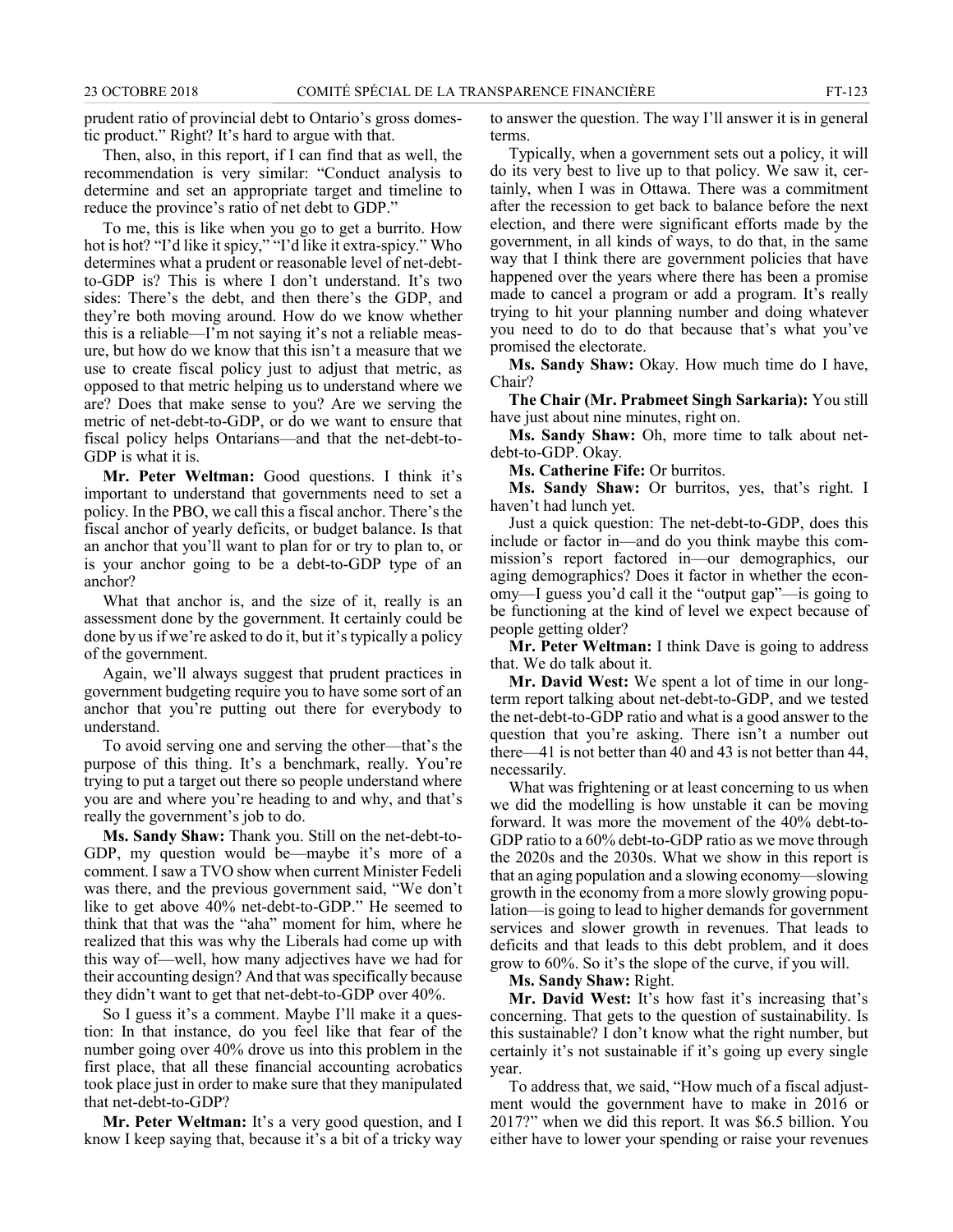by that amount to bring down and run small surpluses right now. Eventually, that's going to lead to smaller deficits in the future, because there's going to be a natural tendency to go towards deficits in the late 2020s as folks like me get older. I'm going to put more demands on government services.

We tested it. You have to get it under control today to be able to prepare yourself for this coming wave of retirees and greater demands on government.

**Ms. Sandy Shaw:** Okay. Thank you. That's helpful.

I guess I'm just going to go back to whether or not we are pre-recession, whether we are in a period of economic growth. It's a science; it's a bit of an art. Right? It's an art and a science. I know that Mr. Weltman, you were at the PBO. I read about it. The whole idea of cutting—there are very few things that the government can do, at this point, to reduce the debt and the deficit because there are certain services that you just don't cut. The vast majority of the increase to the debt has been health care spending. Your reports indicated that.

I want to ask you, in terms of cutting spending, in a time when you're in a period of recession or pre-recession— I'm specifically going to ask you to share your wisdom. I mean, we had the fiscal conservative of all Conservatives, which was Minister Flaherty at the time. Even that time, when there was the idea to be a fiscal conservative, there was a recognition that we were in recessionary times. In fact, if I'm not incorrect, they ran the largest federal deficit in modern history to stimulate the economy. There's reference here, in this report, about measures to stimulate the economy

I guess what I want to say to you: We understand we need to get the debt and the deficit under control, and there are significant taxpayer dollars at risk. But is there a possibility that, if you will, austerity budgets or cutting could, in fact, put some gasoline on the fire or, in fact, are we in a position where we could not recognize this—

**Mr. Doug Downey:** Point of order, Mr. Chair.

**The Chair (Mr. Prabmeet Singh Sarkaria):** Mr. Downey.

**Mr. Doug Downey:** Point of order. I'm not getting college credit for this. It's very interesting economic discussion, but I don't understand the relevance to—

**Ms. Catherine Fife:** There's no need for that. Come on.

**Mr. Doug Downey:** Well, I'm getting a little frustrated.

**Ms. Catherine Fife:** There's no need for that. It's so rude and unparliamentary.

**1620**

**Ms. Sandy Shaw:** This report does mention fiscal measures to stimulate the economy. It's in the report. Right now we have Mr. Weltman before us, who has had experience in an economy that took a downturn that no one was expecting, and there was a need to come up with measures to stimulate the economy.

My question, if you will, based on the recommendations in the report around some of the fiscal measures to stimulate the economy: Is it a risk that we could overcorrect with some of these measures and end up having to come up with some of the extreme measures that we saw at the federal level when they had all that fiscal stimulus program?

**The Chair (Mr. Prabmeet Singh Sarkaria):** Just before we answer that question—I'll take the point of order and the question. We're not commenting on any specific policies or what's being cut or anything. In general terms, you can put that question, but if we're speaking to any specific reference to any item to cut, that we can't do. If you want to speak to lower spending just on a general note, that's okay.

**Ms. Sandy Shaw:** All right. I'll make the question really simple.

**Mr. Doug Downey:** Mr. Chair?

**The Chair (Mr. Prabmeet Singh Sarkaria):** Mr. Downey.

**Mr. Doug Downey:** I would like to apologize to Ms. Shaw. It was a bit of an outburst. I apologize. I would just ask that you put the question, please.

**The Chair (Mr. Prabmeet Singh Sarkaria):** Thank you, Mr. Downey.

Just three minutes.

**Ms. Sandy Shaw:** Can you talk about discretionary measures to stimulate the economy that you've had experience with in an era of recession or pre-recession, as opposed to retracting—

**Mr. Peter Weltman:** Well, after the recession, the 2011 budget was a big stimulus budget. I'm trying to answer in a general sense. There are certainly many measures that were taken to address what was happening at the time.

The other thing that you have in place are these automatic fiscal stabilizers, an example being that if people are out of work, they collect employment insurance, so your EI bill goes up.

**Ms. Sandy Shaw:** Right.

**Mr. Peter Weltman:** With a bunch of these social programs you have these stabilizers that kick in almost automatically, so you almost have no choice but to start running a deficit because these programs are statutory programs.

When it comes to correcting, if you will, certainly the government was keen to get back to balance. We did some work initially on what would have happened—really what you're asking is, "What would have happened," so what is the counterfactual, "if we didn't do anything, or if we did this?" These aren't easy questions to answer. These are always questions that are answered in retrospect. It's something you can't do at the time. So if you were to ask me today if I were—

**The Chair (Mr. Prabmeet Singh Sarkaria):** If I could just add in here: again, within the mandate of the report, we're not to speculate on the previous government, if we're talking about a different budget. If we can speak within the context of the report—

**Ms. Sandy Shaw:** Within the context of the mandate, it says "in order to establish the baseline for future fiscal planning." I think that's the area that we're trying to get at.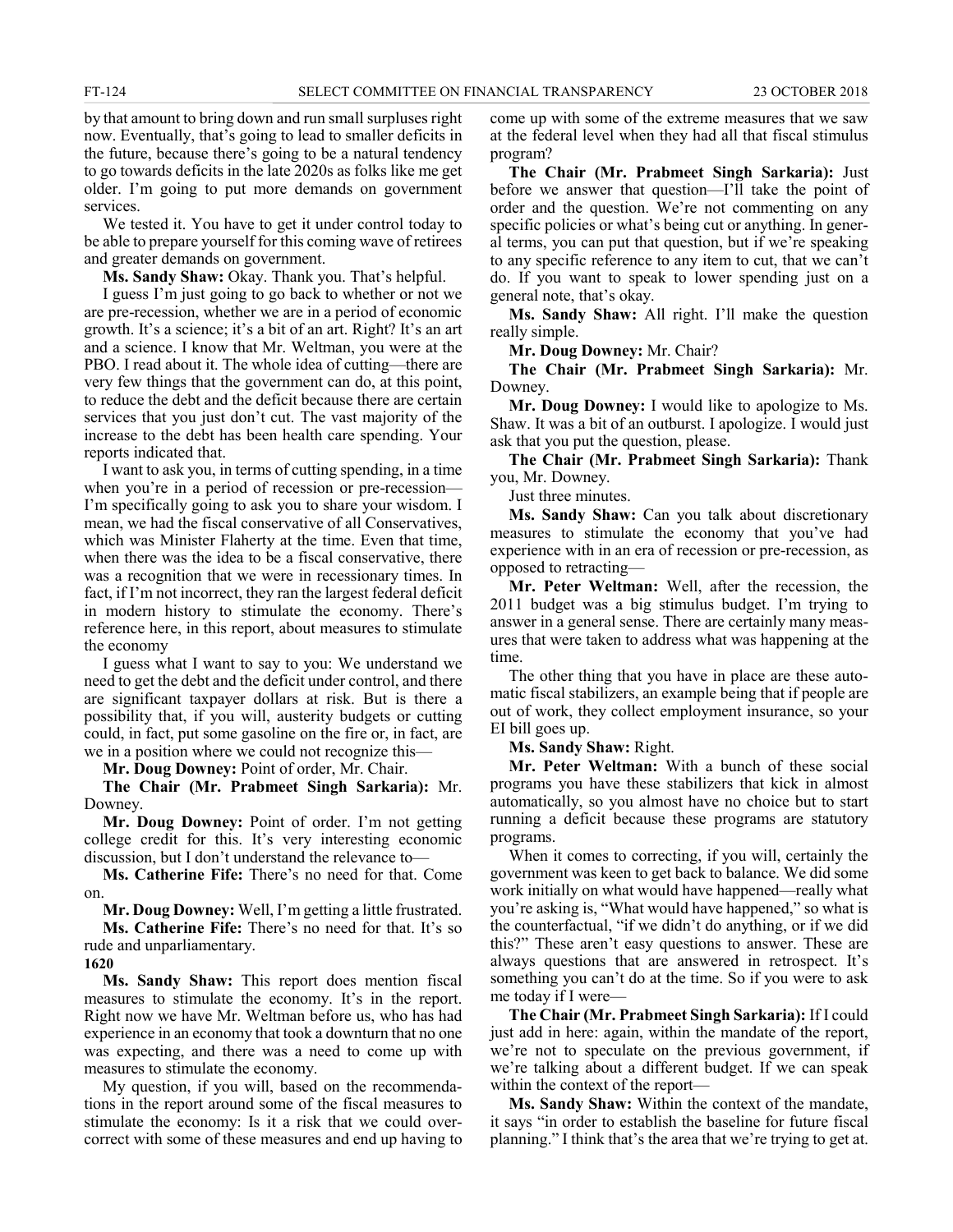**The Chair (Mr. Prabmeet Singh Sarkaria):** That's fair, but we were commenting about specific measures from a previous—

**Ms. Sandy Shaw:** Just to give us some idea.

**The Chair (Mr. Prabmeet Singh Sarkaria):** I can take the question in general terms, but specific to the report and what we're examining here. I'll allow that. But if we're going very broad and just examining something from a different government, that's where I'm trying to caution to keep it within the report.

**Ms. Sandy Shaw:** All right. So maybe in broad, general terms you can talk about, as is mentioned in the report, what are some of the discretionary measures that can be taken to stimulate the economy?

**Mr. Peter Weltman:** I think we've seen a number of generally it's spending, or cutting taxes. Those are the ways you stimulate an economy. That's basically it, in a general sense.

I think the importance of the report, though, is the establishment of a baseline that's clear and transparent. That's really the key, because everybody's got to go from a baseline that is accepted, that is legitimate and that is authoritative.

**Ms. Sandy Shaw:** Do I have time for one more question, Chair? It's around the assumptions—

**The Chair (Mr. Prabmeet Singh Sarkaria):** Twenty seconds.

**Ms. Sandy Shaw:** —of the report. In there it says that one of the threats to the government is the increase in the minimum wage. That is on page 28. There is an allocation of \$100 million in the calculation. Do you have any information, any evidence, as to where the government would have got that figure from?

**The Chair (Mr. Prabmeet Singh Sarkaria):** Sorry. If you can ask that question again on the response, just because it took 30 seconds to ask the question. When it's back to your turn, I'll let you ask that question again, but in the interests of time we will switch it back to the government side for 20 minutes. Mrs. Martin.

**Mrs. Robin Martin:** Thank you, Mr. Chair, and thank you, witnesses.

I want to take you to page 1 of your report. Just below the middle of the page, you say—

**Mr. Peter Weltman:** I'm assuming the Fair Hydro Plan—is that the report you're referring to?

**Mrs. Robin Martin:** Sorry. Yes, that's the report: spring 2017, Fair Hydro Plan report. You say, at the indented bullet, "Electricity cost refinancing achieves savings for ratepayers from 2017 to 2027 by deferring \$18.4 billion in electricity costs. Starting in 2028, ratepayers will be required to repay the \$18.4 billion in deferred electricity costs plus approximately \$21.0 billion in interest costs."

I have a little trouble with the word "savings" in there. Essentially, this is just a deferral of expense. I guess maybe there is some time value of money or something, but basically they're just deferring costs?

**Mr. Jeffrey Novak:** That's correct.

**Mrs. Robin Martin:** So it's like a "pay later" kind of scheme. You put that on hold, you pay later, and for that privilege, you get to pay \$21 billion in interest costs.

**Mr. Jeffrey Novak:** That's right.

**Mrs. Robin Martin:** In a sense, the ratepayers, because of the global adjustment refinancing, which this talks about, are not actually saving any money, except for whatever minimal time value of money there is.

**Mr. Jeffrey Novak:** That's right. Over the life of the plan, the electricity cost refinancing is costing them \$21 billion in today's dollars. So there is some time value of money that—

**Mrs. Robin Martin:** But probably not the interest amount, probably not \$21 billion worth.

**Mr. Jeffrey Novak:** I'm not sure what the time value number would be offhand—

**Mrs. Robin Martin:** Okay. I mean it seems like an extreme amount of money. How did you come up with that \$21 billion for the interest costs?

**Mr. Jeffrey Novak:** I can speak to it at a high level but—

**Mrs. Robin Martin:** A high level is probably fine.

**Mr. Jeffrey Novak:** Right. The starting point is that we knew—we had information both publicly and from the province in terms of the plan of what they were intending to do. It started with a 25% reduction in electricity bills and holding that number to the rate of inflation for about four years, and then gradually letting the cost of electricity increase.

To get to the 25%, there's the HST component. There is moving the electricity relief programs off the rate base, and then the rest is the electricity cost for financing, which is about 17% of the costs.

**Mrs. Robin Martin:** It's \$16 billion, I think.

**Mr. Jeffrey Novak:** Yes, but 17%—sorry—of the 25%.

**Mrs. Robin Martin:** Of the 25%, gotcha.

**Mr. Jeffrey Novak:** So everything, the cost and the amount of borrowing, about \$18.4 billion, and then the interest payment costs, is all based on those parameters of the 17% cost reduction, holding it to the rate of inflation and then having it grow back and then having it all paid back over 30 years. It's just modelling the cost.

**Mrs. Robin Martin:** Those interest costs of \$21 billion were not—I think we discussed it earlier—interest costs that the government incurred but rather the OPG Trust. It was through them?

**Mr. Jeffrey Novak:** Under the plan, the trust would be borrowing about 55% of the debt and then the province would be borrowing about 45% of the debt. Then I believe it would all be held by the trust, but there were two different groups that were doing the borrowing. That's how you got to the 5% estimate of what the interest costs would be over the 30-year period.

**Mrs. Robin Martin:** But you agree that whatever parts of this were borrowed through the OPG Trust were going to be at a higher rate—I think you testified to that earlier than the government would have paid if they'd borrowed it directly.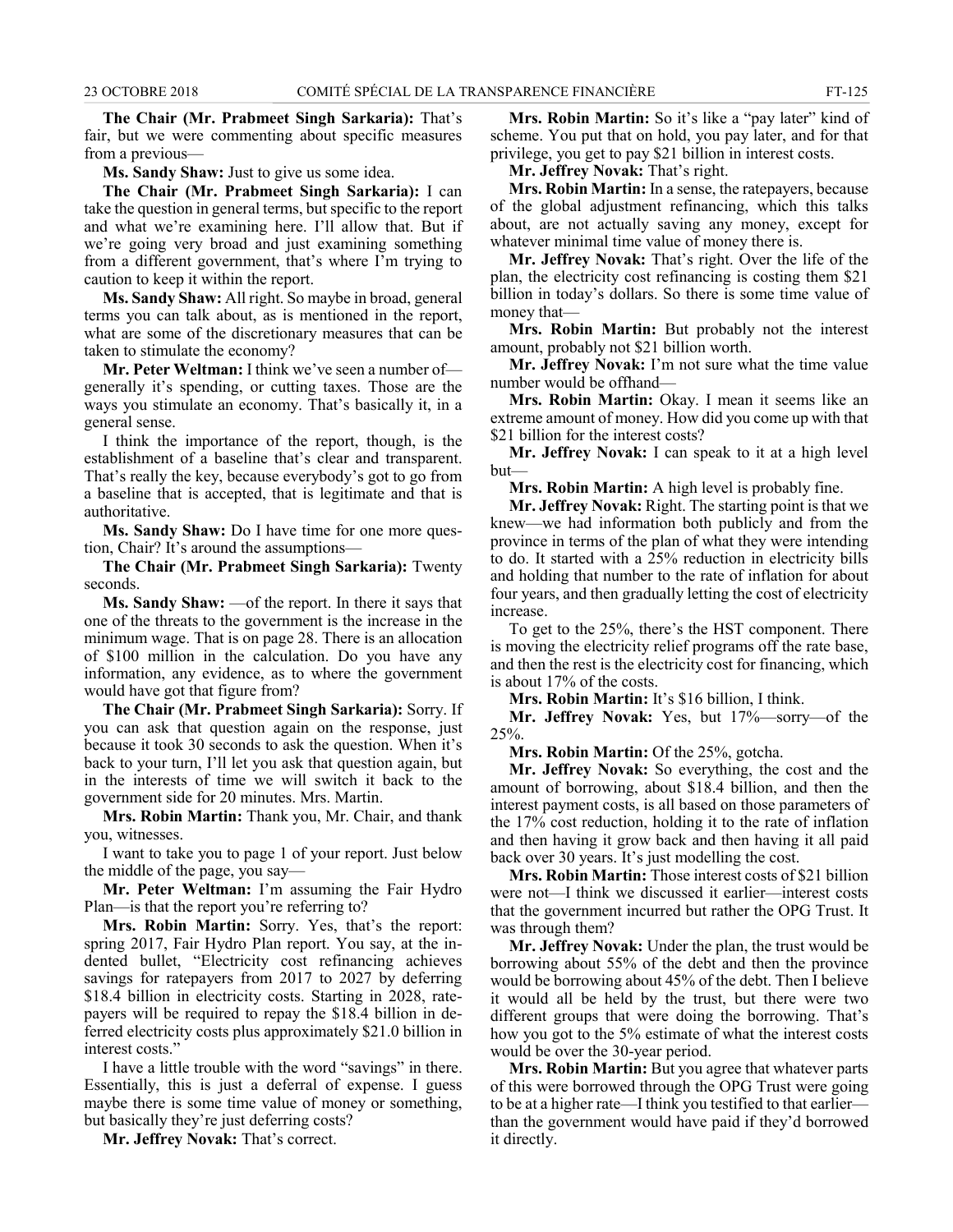**Mr. Jeffrey Novak:** That's correct.

**Mrs. Robin Martin:** I know some of you have some private sector experience. You said you were at Osler. It's a former firm that I worked at. If someone in the private sector, an executive, took on additional interest costs in this way, how do you think that they would react, if financing would be available at lower rates?

**Mr. Jeffrey Novak:** I'm not sure—

*Interjection.*

**Mr. Jeffrey Novak:** Yes, I'll let Peter handle it.

**Mr. Peter Weltman:** Yes, I think that's probably a question best answered—

**Mr. Jeffrey Novak:** I have to say when I was working at a law firm, we would just take direction and—

**Mrs. Robin Martin:** You would just do what you were told? Damn lawyers, eh? Okay. What's the total additional cost, do you know, for the decision to borrow through the OPG Trust?

**Mr. Jeffrey Novak:** We estimated it to be about \$4 billion, based on the assumptions that we outline in the report.

**1630**

**Mrs. Robin Martin:** Okay. And were there any benefits to the public from borrowing through the OPG Trust?

**Mr. Jeffrey Novak:** I'll look at my guys as well, but I can't think of anything off the top of my head.

**Mrs. Robin Martin:** All right. Can you explain to us the fair hydro scheme, step by step? If it helps, it's appendix C of your report, I think, which gives a little figure.

**Mr. Jeffrey Novak:** Sure. Again, I'll start at the high level, and if you have technical questions, we can dig down. Essentially, you could think of it as: Electricity generators are producing electricity. They have contracts. They're owed money by electricity ratepayers. What was happening under this plan is that the IESO, the Independent Electricity System Operator, was continuing to pay the electricity generators, but instead of charging a portion of that to ratepayers, they were receiving the borrowed funds from OPG Trust and also from the province.

At the highest level, it was basically just deferring some of the costs that the ratepayers owed. The electricity generators were being made whole through the borrowing that was done by the province and OPG Trust.

**Mrs. Robin Martin:** Okay. It sounds fairly complicated. What is the purpose of making such a complicated structure?

**Mr. Peter Weltman:** I think the AG answered that question as well. They had a policy objective, and I think this was how they figured out they could achieve the policy objective. I don't know that we could really comment more on that, though.

**Mrs. Robin Martin:** So the policy objective was just because they didn't want, as my friend said, to get to the 40% debt-to-GDP ratio? That objective—is that what you're referring to?

**Mr. Peter Weltman:** I think the policy objective here, and I'm only going by what I've heard and read, is to afford relief to ratepayers and not have any cost of that show up on the consolidated statements of the province of Ontario.

**Mrs. Robin Martin:** Okay. And the OPG Trust—their books don't show up on the consolidated statements of the government?

**Mr. Jeffrey Novak:** I think they do. The key is that a regulatory asset was created, and it's the regulatory asset that is offsetting the cost of the borrowing. The trust still appeared on the consolidated financial statements of the province.

**Mrs. Robin Martin:** Okay. Is there an easier way to achieve this same objective that would be more transparent to the public, because we value transparency, as you pointed out at the beginning.

**Mr. Peter Weltman:** We can't comment on the policy options available to the government and choose which one is better than the other.

**Mrs. Robin Martin:** But to refinance the electricity rates, as the government was trying to do, could they not have just put it directly on the province's books, as opposed to having this convoluted scheme?

**Mr. Jeffrey Novak:** They could have.

**Mrs. Robin Martin:** Thank you.

You mentioned a regulated asset. Can you define that term?

**Mr. Jeffrey Novak:** I'd probably defer to the Auditor General to define a regulatory asset. In our report, we call it a regulatory asset/investment asset, and I think that is some of the terminology that was in the proposed bill which was ultimately passed.

**Mrs. Robin Martin:** So none of you work with regulatory assets, in the sense of doing your job—you can't discuss that? Is that what you're saying?

**Mr. Jeffrey Novak:** That's right.

**Mrs. Robin Martin:** Okay. Going back to the report, on page—I think it's figure 3.2. Yes, it's on page 5, at the top. There's a graph. Can someone just describe the graph for the record?

**Mr. Jeffrey Novak:** Sure. It's figure 3.2 at the top of page 5. There are two lines there. One, the dark one, is the status quo. That's our estimate of, essentially, the cost of electricity to eligible ratepayers—essentially, residential electricity ratepayers. That's what would have happened pre-Fair Hydro Plan, so the status quo. Then, I guess it's the green line or the light line, is our estimate of electricity costs under the Fair Hydro Plan.

**Mr. Matt Gurnham:** Can I just add: It's pre-tax. The graph is intended to show the impact of the refinancing without the HST rebate.

**Mrs. Robin Martin:** How would you describe the impact that it shows?

**Mr. Jeffrey Novak:** There's a significant drop in the early years, followed by a rapid increase and then, starting in about 2028, costs will be higher than they would have been under the status quo.

**Mrs. Robin Martin:** Okay. I think somewhere in here, as I recall, you have laid out what the increases will be, percentage-wise, over those periods of time.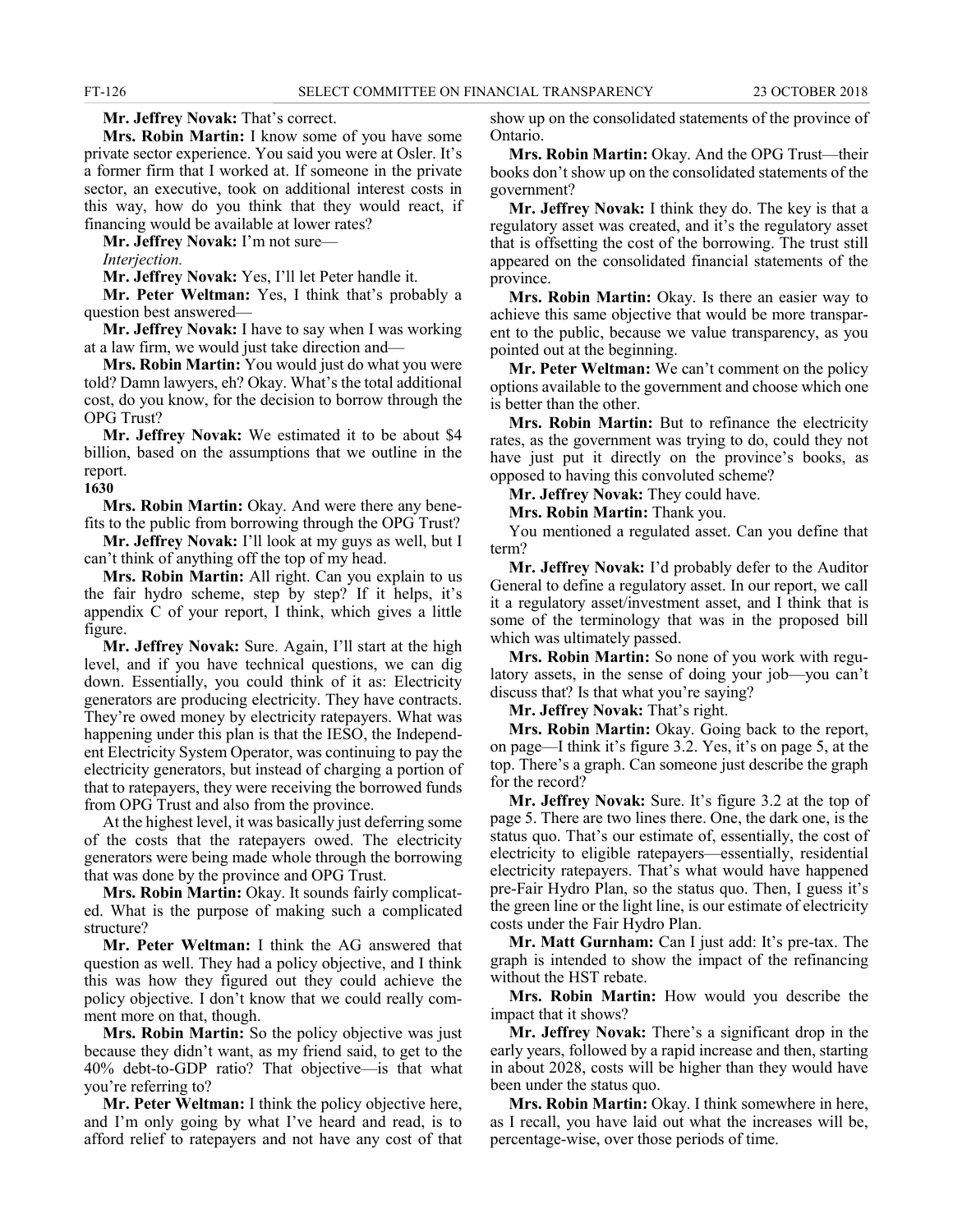I notice that it says on the graph that "the electricity cost refinancing initiative does not 'smooth out' the cost of electricity." I take it that that's because it has a such a dramatic difference between at the beginning, where it's much lower, and then followed by a rapid rise. Then it levels out a bit, but it's still going up. Is that right, that it's not a smooth curve? In fact, the status quo was smoother than what they achieved.

**Mr. Jeffrey Novak:** That's right. I think that comment was in reference to some of the commentary around fair hydro, that it was going to smooth out costs, and our point was that it was not.

**Mrs. Robin Martin:** It didn't. Yes. Okay.

Going back to my other question: I wanted to know about how the prices would rise. I think that's on page 1 of your report, again, if you want to go back there.

Can you just tell us about the different stages in how the prices would increase over those 30 years you looked at?

**Mr. Jeffrey Novak:** Sure. We mentioned the ratepayer bill, as well, in appendix A.

I can start and, again, folks can jump in. In terms of the electricity ratepayer, the objective was to reduce costs by 25%, which we thought would be achieved based on the plans laid out to us. Then costs would be kept at about 2%, or inflation, for four years. Then, as you saw on that chart, there's going to be a rapid increase in costs. I think we said that it was going to average about a 6.8% increase each year to about 2028, after which prices would be about 4% higher under this Fair Hydro Plan than it would be if you just let the status quo run.

**Mrs. Robin Martin:** Has this office, the Financial Accountability Office, ever investigated a scheme as complicated as this one?

**Mr. Jeffrey Novak:** I'd say that we've looked at a lot of files, and some of them have been very complicated.

**Mrs. Robin Martin:** As complicated as the scheme you showed me in appendix C?

**Mr. Jeffrey Novak:** I'd say, if you just look at the amount of reports we've done, some of them have been difficult transactions and projects that we've looked it. So this was a complicated one, and there have been some others as well.

**Mr. Peter Weltman:** We're just going to add to that: We don't actually have to look at the complexity of the structure. We have the luxury of taking the outcome of that and then projecting from that point on. When you're looking at cost estimates of refurbishing nuclear plants, that can also become a very complex exercise.

**Mrs. Robin Martin:** That's true. Okay.

Did the former government plan for interest rates to increase significantly in their plan? I'm looking at your key risks, and one of the things that you talk about is interest rate assumptions. Do you want to elaborate on what the risk is there?

**Mr. Peter Weltman:** I'd say that we assumed an all-in average interest rate of 5% over the 30 years. I believe that the province had a similar assumption for interest rates. I think we noted it as a risk in case interest rates were higher

than that, or potentially lower. I think there's a graph in the appendix which shows how costs would change based on different interest rates. I think we're just noting that it's a critical assumption—what the interest is going to be. Obviously, it could be different over 30 years.

**Mrs. Robin Martin:** All right. That's at appendix B, I think. You've noted interest rate sensitivity there.

**Mr. Jeffrey Novak:** That's right. And then the second page—

**Mrs. Robin Martin:** And the graph—

**Mr. Jeffrey Novak:** Yes, the second page has the bar graph.

**Mrs. Robin Martin:** Figure 6.3. That shows that the estimated impact of the interest acts you looked at, which are between 3.5% and 7.5%, could go anywhere from \$11 billion in total interest to the \$21 billion that you have included but also as high as \$42 billion in total interest if the interest rate was 7.5%. **1640**

**Mr. Jeffrey Novak:** That's right.

**Mrs. Robin Martin:** Okay. So, there's a big variance there.

Do you think, as a rule, that governments should be making plans for changes that may come—financial plans or projections? Is that a prudent way of planning?

**Mr. Peter Weltman:** Typically, when we're presenting a projection, we always try to—like I say to everybody, we're going to be wrong when we try to forecast something in the future. How wrong are we going to be? That's the purpose behind putting a sensitivity analysis around it. So, the opportunity is there, if you're running this program, to adjust for those or not. It's entirely up to whoever is running that program, and this is a government program, so it's entirely up to the government.

**Mrs. Robin Martin:** Okay. I noticed the other risk that you've talked about is the cost of providing electricity to eligible retailers. Can you just talk about that risk?

**Mr. Jeffrey Novak:** I think the idea there is, to reduce the cost of electricity by 25%, hold it at 2% growth, and then pay it back, assumes what the amount of electricity generation and demand by ratepayers will be. To the extent that those projections are different, if there's more demand than expected, then that would change the cost to the amount of borrowing required to defer enough of the cost to get to the result you need for ratepayer bills.

**Mrs. Robin Martin:** Okay. Is there anything in the plan, the fair hydro scheme that they proposed, that addresses that possibility of different demand in electricity?

**Mr. Jeffrey Novak:** In terms of the projection for the cost?

**Mrs. Robin Martin:** Yes, what they proposed.

**Mr. Jeffrey Novak:** I would say that our estimates in this report are based on the information that we had at that time, so we haven't done an all-in update on what the cost would be.

**Mrs. Robin Martin:** Fair enough. But you identified this as a risk, so the risk is that they didn't plan for this. Isn't that correct?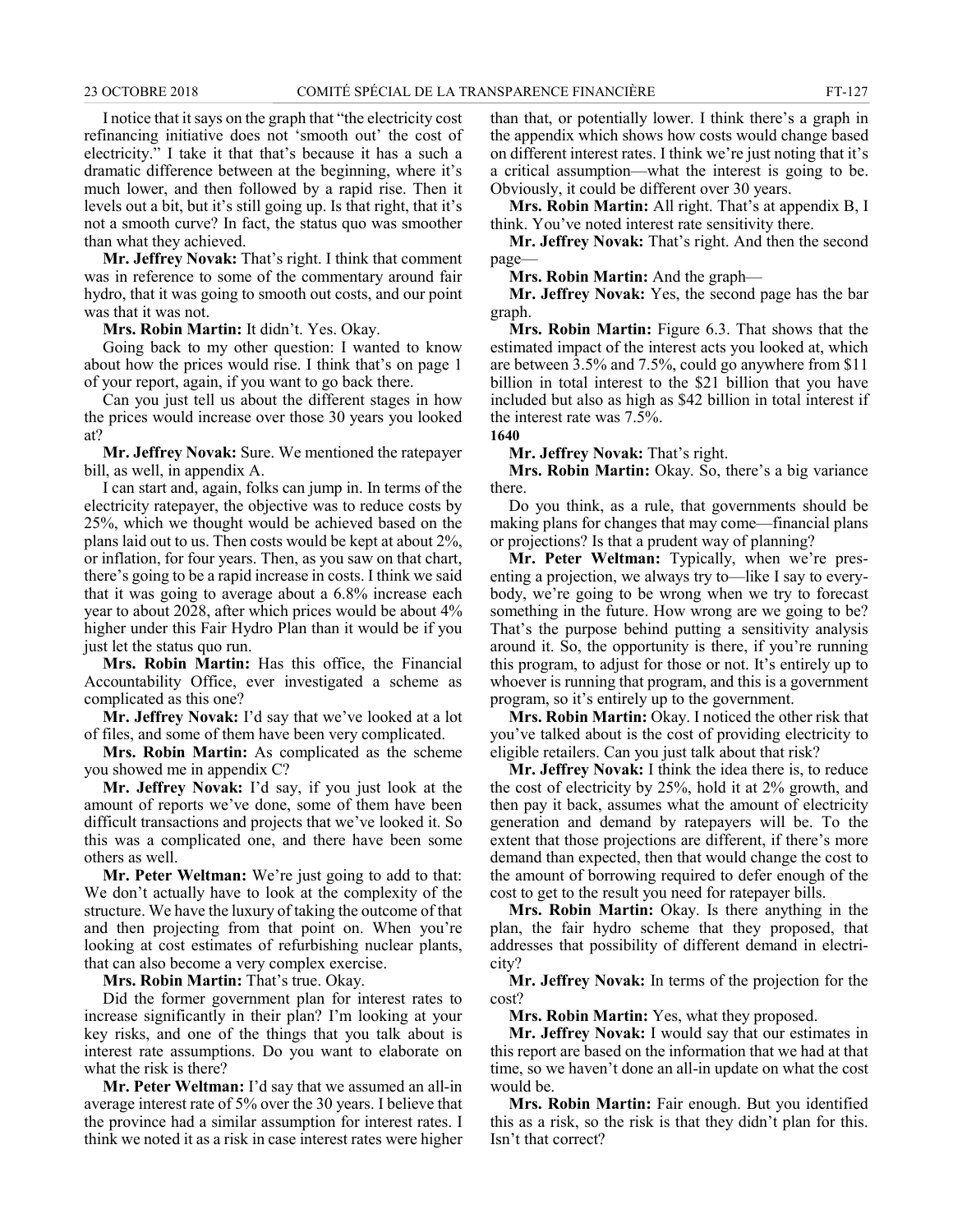**Mr. Jeffrey Novak:** Not that they didn't plan for it.

**Mrs. Robin Martin:** They didn't take it into account. **Mr. Jeffrey Novak:** The risk is that reality turns out to be different than—

**Mrs. Robin Martin:** —what happens.

**Mr. Jeffrey Novak:** Yes.

**Mr. Peter Weltman:** The risk is that the reality is different than the forecast. That's the risk.

**Mrs. Robin Martin:** Right. Okay, fair enough.

**Mr. Peter Weltman:** Whether they take it into account or not, we have no way of knowing.

**Mrs. Robin Martin:** Okay, fair enough.

**The Chair (Mr. Prabmeet Singh Sarkaria):** Approximately two minutes.

**Mrs. Robin Martin:** I know that the commissioners had projected that interest rates are likely to rise beyond current rates of borrowing. Are you guys in agreement with that?

**Mr. Peter Weltman:** Yes.

**Mrs. Robin Martin:** With that understanding, is it fair to say, based on your report, that this plan is likely to cost more than what you've projected in your report?

**Mr. Jeffrey Novak:** I don't think we've looked at whether 5% is still expected over the time period. I'll look to David as well. But I don't think interest rates have changed sufficiently to make 5% seem too low.

**Mr. Peter Weltman:** In that 5%, we try to take into account the possibility of interest rates rising to a certain degree, based on our judgment.

**Mr. Matt Gurnham:** Also, the 4.5% we projected for the province is higher than their current borrowing rate.

**Mrs. Robin Martin:** That's true, right now, yes.

**Mr. Matt Gurnham:** So there is some of that built in already.

**Mrs. Robin Martin:** Okay, good. I think that's good. Thank you.

**The Chair (Mr. Prabmeet Singh Sarkaria):** Thank you, Ms. Martin.

Now I'll turn it over for 20 minutes to Ms. Shaw.

**Ms. Sandy Shaw:** I'll just finish up where my last question was: on page 24, where they were talking about the revised outlook. I already sort of asked the question. One of the reasons they updated the forecast was, it says, "the impact of the recent increase in the minimum wage"—this is on page 24 of the report.

And on page 25, there's a value identified: \$100 million for "Revise impact of minimum wage increase." Is this something that your office would look at, or do you have any similar calculations?

**Mr. David West:** In our economic budget outlook, we did indeed factor in the rise in minimum wage, which is a positive because, in fact, it raises incomes. Employee compensation is higher than it would otherwise have been, so you get more tax off that, though the folks who receive the minimum wage tend to pay less than an average amount of tax, if you will. So there is an adjustment. We did make an adjustment, so I don't really have any background on what this is reflecting.

**Ms. Sandy Shaw:** So you said that in your calculations, you saw that the raise in the minimum wage would be a positive revision to the revenue outlook?

**Mr. David West:** Yes. It was mostly an impact through incomes.

**Ms. Sandy Shaw:** We asked the commissioners yesterday how they reached this conclusion, and they told us that they received information from the government, but they weren't provided with the calculations. So I'm just curious, given that there's a big discrepancy on whether the impact of the minimum wage is a positive or a negative—

**Mr. David West:** Well, \$100 million is a small number.

**Ms. Sandy Shaw:** Yes, but it's a trend that—I mean, we're looking at, right now, a repeal of the minimum wage. I think it's probably something that is significant, that we make sure we're on the same page as whether it's a negative.

So I'm just curious. It's in the report. There's a number there and, as members of this committee, is this not something where we should have access to how the commissioners reached this conclusion? I mean, even Mr. Fedeli says in his book that you have to prove your solutions, so I'm just wondering whether or not that's something that this committee could ask, how they came up with those calculations. Going forward, given the fact that we're looking at legislation to repeal the increase in the minimum wage, this would be information that we would need to have when we're talking about future fiscal planning.

So that's my question to the committee: Would that be information that we could be requesting, as we have asked for other documents?

**The Chair (Mr. Prabmeet Singh Sarkaria):** That's something that we can speak to. We can take that under advisement currently and continue with the questioning. We'll have to speak to it just within the committee.

**Ms. Sandy Shaw:** Okay. So you will report back to this committee, whether or not we can receive that data?

**Mr. Doug Downey:** Point of order: I think it's a subcommittee issue, and we're about to get a ton of documents, so it may be in there.

**Ms. Sandy Shaw:** All right. Okay, thank you. I'm done and I'll pass it to Mr. Vanthof.

**The Chair (Mr. Prabmeet Singh Sarkaria):** Mr. Vanthof.

**Mr. John Vanthof:** Thank you, Chair, and thank you very much for coming.

Unlike some of you, I never had the pleasure of working with Osler, although I spent a lot of time on a John Deere, so I'm going to bring the level down to something more that I can understand.

Basically, I think a lot of people wouldn't understand the difference between your role as FAO and the Auditor General, so I'm just going to try to paraphrase, and if I'm getting it wrong, please feel free to jump in.

So the Auditor General looks at the past, looks at the books. I know in my business I'd have an audit. So the Auditor General looks at the past.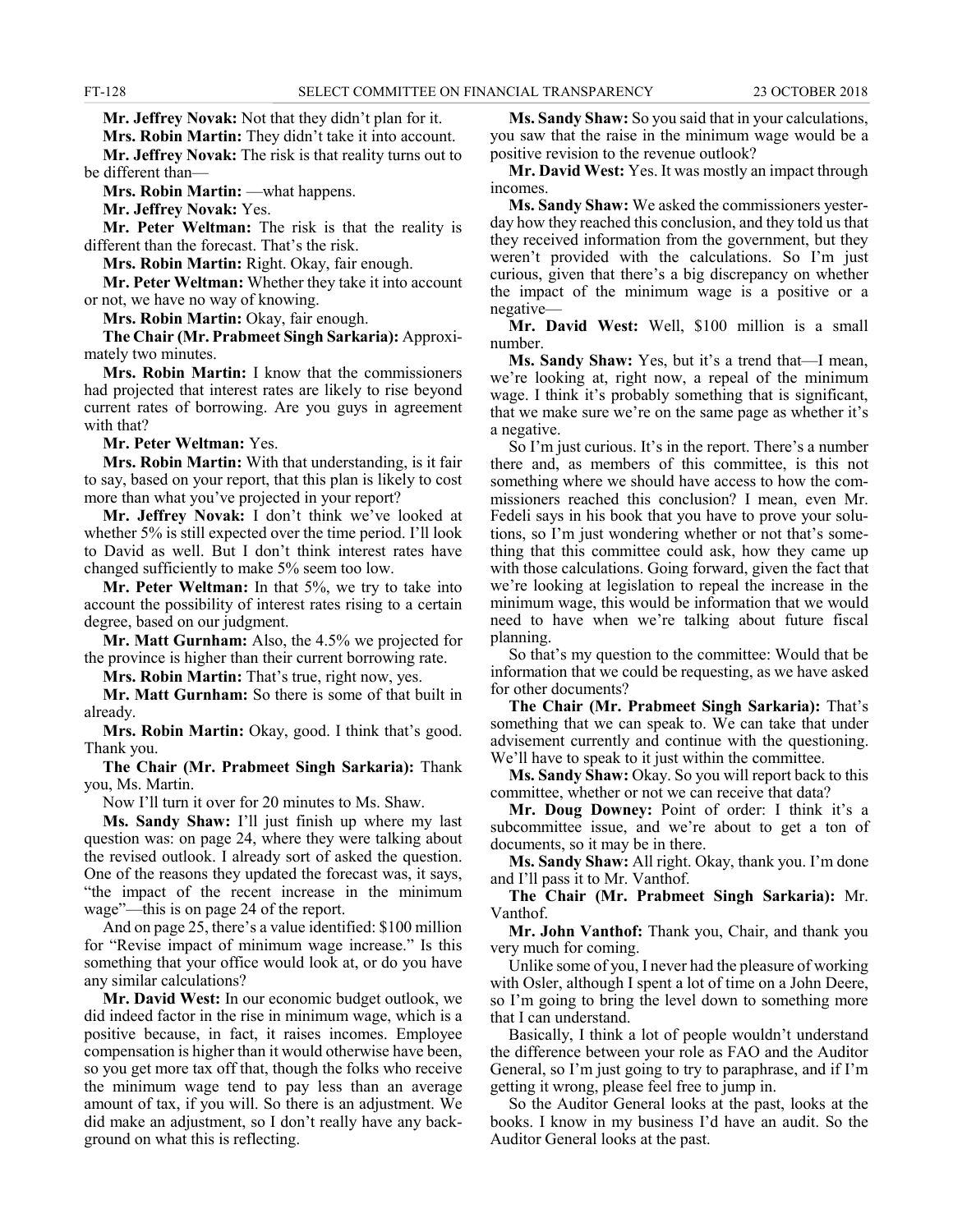You look at future and present, right? Your office is more predictive.

#### **Mr. Peter Weltman:** That's right.

**Mr. John Vanthof:** But why you're so concerned about the province's books is because you need a solid baseline. To be predictive, a solid baseline is incredibly important to you.

**Mr. Peter Weltman:** Absolutely, yes. We need a starting point that's legitimate and that's authoritative.

**Mr. John Vanthof:** Okay. So over the last few years, there has been a considerable amount of disagreement, I would say, between the Auditor General's office and the government. As you've said in your statement, you have actually, in some of your predictive reports, put in two sets of books. I know in my business, my accountant didn't like when I suggested that we have two sets of books, but anyway.

**Interjection:** Or your lawyer.

**Mr. Peter Weltman:** I'm just not saying anything on that one.

**Mr. John Vanthof:** The Auditor General has made it very clear over the last couple of years that, in her professional opinion, using the rules that are generally accepted, she didn't feel that portions of the books were being presented accurately. She made that pretty clear.

**Mr. Peter Weltman:** Yes.

**Mr. John Vanthof:** And from what you've said, because you're doing two sets of books, or two—and I'm not trying to make this connotation or anything, but you're presenting the figures in two different ways, one so you can compare it to the government's figures and one to the Auditor General's, right? So you're having a problem. **1650**

Then the election happened and this document of the commission was put forward, the Report of the Independent Financial Commission of Inquiry. What I get out of this is that what the government is trying to do is correct a baseline—have a solid baseline from which to start. I think we can all agree on that: That's what we're looking for.

I just want to get this straight in my head. When you read through the Report of the Independent Financial Commission of Inquiry—and I'm sure you've not just read through it; you've studied it, obviously. It's your job and, obviously, you're interested. Just to be clear, was there anything in the document and in the numbers that were presented that really hadn't been identified before? Was there a smoking gun—"Wow, there's \$5 billion we didn't know was gone"?

**Mr. Peter Weltman:** No. There was nothing in there that we hadn't already written about, let alone not expected. There were some adjustments the commission made on spending, savings and that sort of thing, and growth rates. Those are entirely normal assumptions.

**Mr. John Vanthof:** Yes. There could be some, yes.

**Mr. Peter Weltman:** We'll have our own assumptions when we do our own forecast, as I mentioned earlier.

**Mr. John Vanthof:** Of course, because when you're and I'll relate it back to my farm. When I used to make cash flows for my lenders, they were as representative as I could make them, but they weren't always 100% accurate because things happen that are beyond the farmer's control or beyond the government's control.

In your opinion, between your predictive work and the Auditor General's work and the commission's report again, I'm going to be a bit repetitive—there was no real information that wasn't available publicly before, overall.

**Mr. Peter Weltman:** There's nothing in the report that we weren't aware of, for the most part.

**Mr. John Vanthof:** Okay. So the question is—and I'm hoping I'm going to get to where I really wanted to go. It was a case of the various parties presenting the information in the way that they thought was most advantageous to their goal. I don't want to speak for the committee, but hopefully the committee will agree with me: What we're looking for is a way that this doesn't happen again, because obviously the information was out there. The Auditor General was there with a big bright light, saying, "Whoa, whoa, whoa." You were there, predicting it. I know, as finance critic, I did interviews on your report and I did interviews on the Auditor General's report, along with the then critic for finance for the Conservative Party. We all said that the numbers weren't being presented correctly. That seemed like a huge disservice to the public.

I'm looking for how, in your opinion, could we legislation to strengthen that? I don't know, but it has always bothered me that from the Auditor General's report and, quite frankly, your reports—not the reports. Don't get me wrong; you guys are doing a good job—but that the report comes out, and, if there's enough juicy stuff in there, the press is interested for half a press cycle or half a day, and then we forget about it. I don't think we forget, but, obviously, there's no mechanism to say, "Whoa, wait a second. The Auditor General says that this is wrong." Where is the mechanism to stop that? Is there some way? If you disagree with me, please tell me. Is there a way that we can make your reports and the Auditor General's reports more—

**Ms. Catherine Fife:** Actionable.

**Mr. John Vanthof:** —actionable—

**Ms. Catherine Fife:** Paramount.

**Mr. John Vanthof:** —yes—in our system? One thing I will grant this committee: It's one of the most fulsome discussions we've had of this issue, and that's a shame. Are there any recommendations you could make? The Auditor General does an amazing amount of work, as you do.

**Mr. Peter Weltman:** Does my face get funny when somebody asks me to make a recommendation? I try to hide it, but I'll answer your question very quickly.

You have it within your power as legislators, within your power as the Legislature, to do this stuff. You're the ones who have been elected to do this. You can constitute committees that have—if it's a majority/minority situation, you can structure committees to give yourselves that power. The Legislature is to hold the government to account. There's nothing that we can do except provide you with best analysis that is, as I said, neutral, nonpartisan, authoritative, but we weren't elected to do more than that.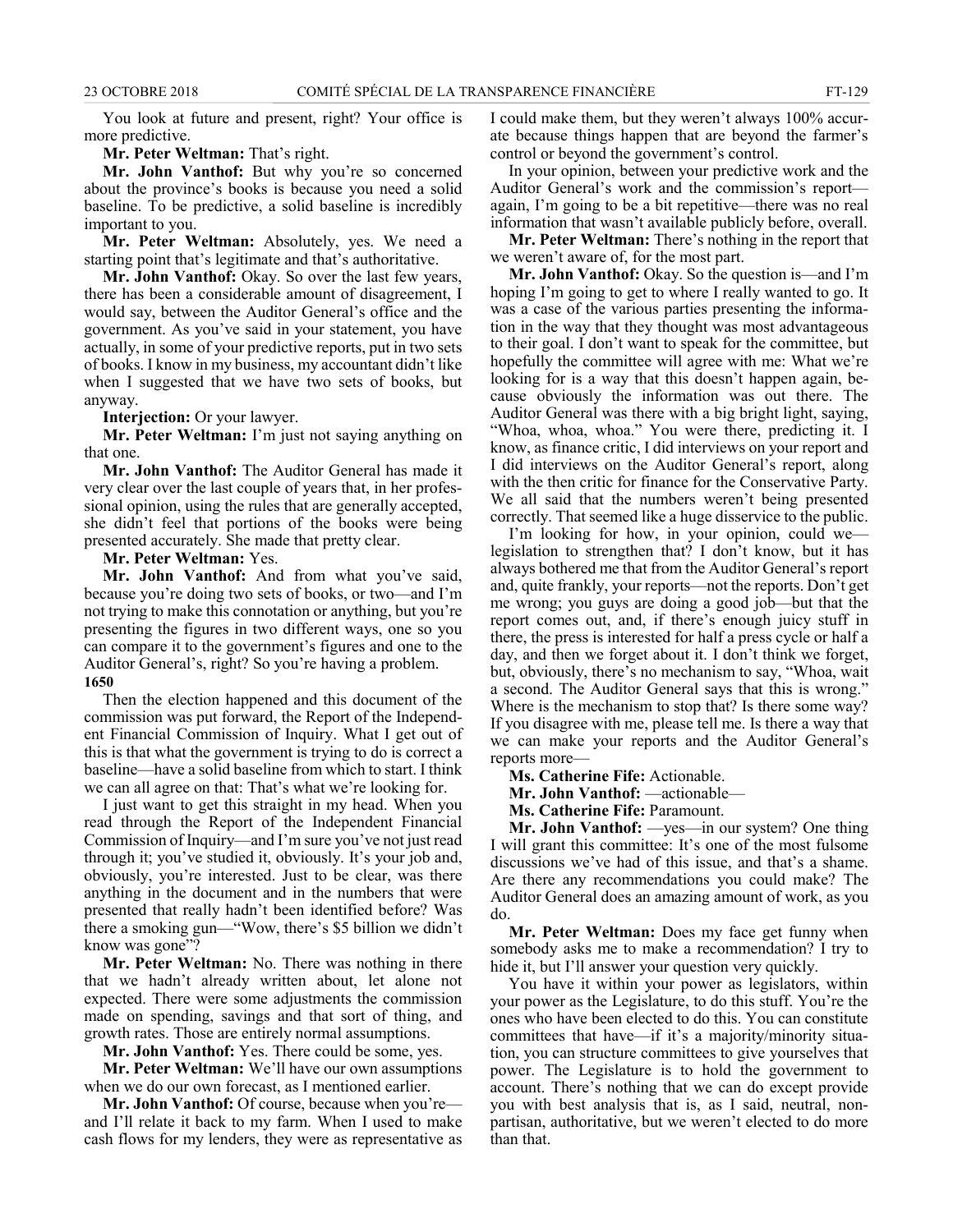**Mr. John Vanthof:** We are. Okay. Thank you for that. Some days, that's a sobering thought.

I'm going to now get back to the Fair Hydro Plan itself, and I'm not going to try and get into regulated/nonregulated. Basically, the government at that point was borrowing money to subsidize hydro rates. How they're putting that in their budgets: That's part of the problem, but basically if they want to make it simpler, they're borrowing money to subsidize the global adjustment so that ratepayers aren't paying the full hit of the global adjustment in a short period. They're borrowing money to do that; right?

**Mr. Peter Weltman:** Yes.

**Mr. John Vanthof:** In order to maintain this, I would say, short-term benefit—if you want to maintain the rates at this rate, a subsequent government will still have to borrow money to subsidize the rates, unless they somehow change—

**Mr. Peter Weltman:** All things remaining equal as they are, yes.

**Mr. John Vanthof:** Yes, yes. If a subsequent government—I need this for my own—I'm not trying to lead anybody anywhere, Chair—

**The Chair (Mr. Prabmeet Singh Sarkaria):** Yes. I'm not speculating.

**Mr. John Vanthof:** —and I know you will stop me.

Just for simplicity's sake, the global adjustment is the sum total of all the fixed costs that the hydro system can't get out of the ratepayer. The global adjustment is green energy projects, but it's also, I believe, probably where the gas plant money comes from. Or, how about you define the global adjustment for me so I don't have to do it?

**Mr. Jeffrey Novak:** Sure. Again, I'll start at a general level and Matt can give more detail.

The cost of electricity is how much you pay the generators, plus what other programs you want to have on the rate base. The cost to generators can be contracts, like the green programs; it can be for hydro etc. Is there anything else that I'm forgetting?

**Mr. Matt Gurnham:** It's basically just the cost of electricity that is not recovered through the market price. A lot of those costs are fixed costs. A nuclear plant does not buy electricity in Ontario's market at the price that its contract is paid at. So the difference between that market price and the contract that OPG or Bruce Power gets is respectively what the global adjustment is. So take that for all the generators, and then you have your total amount of global adjustment.

**Mr. John Vanthof:** So there are nuclear costs in the global adjustment as well?

**Mr. Matt Gurnham:** Yeah. I'd say that the majority of it would be nuclear costs.

**Mr. John Vanthof:** Okay. I don't pretend to be a hydro expert. I didn't study hydro on my John Deere. I studied anyway.

#### **1700**

If a government decided that they wanted to put all the hydro costs through the rate base, there would be a massive increase in hydro rates, right? Speculatively, because you guys are into the predictive future: If a government decided, "Okay, we no longer want to have this thing"—and I don't think a government would, but if we wanted to eliminate this thing called the global adjustment and put everything through the rate base, that would be fully transparent, but rates would have to go up appreciably.

**Mr. Jeffrey Novak:** I think if they unwound the Fair Hydro Plan right now, then prices would go up by approximately 25%. Our report didn't actually refer to the global adjustment, because I think it's just kind of a construct of how the market works, like Matt said. There is an all-in cost for electricity, and some of it shows up on your bill as the market rate that you're paying and some of it shows up as the global adjustment. It's all the cost of electricity.

**Mr. John Vanthof:** Okay. I just want to return—and I just want to get this through my head again. I've been told by others that the global adjustment is simply green energy projects, and that's causing this whole global adjustment.

**Mr. Jeffrey Novak:** I'm going to say no.

**Mr. Matt Gurnham:** No, no, that is not what the global adjustment is.

**Mr. John Vanthof:** Could you just, in a bit more detail, outline to me what actual—not dollar for dollar. We don't need that; we don't have the time for that. But what would typically constitute the cost of global adjustment?

**The Chair (Mr. Prabmeet Singh Sarkaria):** Two minutes.

**Mr. Matt Gurnham:** It is exactly what I said before. In Ontario, there is a real-time electricity market. The price of electricity is set, basically, by the highest-cost generator that is being accepted into the market currently. Depending on what the level of the market price of electricity is and the total amount you need to pay all of these generators based on their contracts to get enough electricity to supply Ontario—the difference between that market price and the total cost is reflected in the global adjustment.

So there are two components. The market price could go up, and then the global adjustment would go down, and it could be vice versa. The fixed-cost thing—that is sort of what it is. A large component of it is fixed costs, but the real definition is the difference between the market price and the actual cost.

**Mr. John Vanthof:** And nuclear is a big part of that.

**Mr. Matt Gurnham:** Yes. I said before that it's the majority. I don't actually think it is the majority, but I think it is the largest component of all the different generation sources.

**Mr. Peter Weltman:** Why don't I just add one little point of clarification, if I have a second?

**Mr. John Vanthof:** Sure.

Mr. Peter Weltman: Effectively, the province is paying—there are electricity generators. Some of them have contracted prices that they can sell electricity. Some sell on the market. So there's a certain amount of money out there to guarantee a certain level of supply. The actual day-to-day fluctuation is the difference between the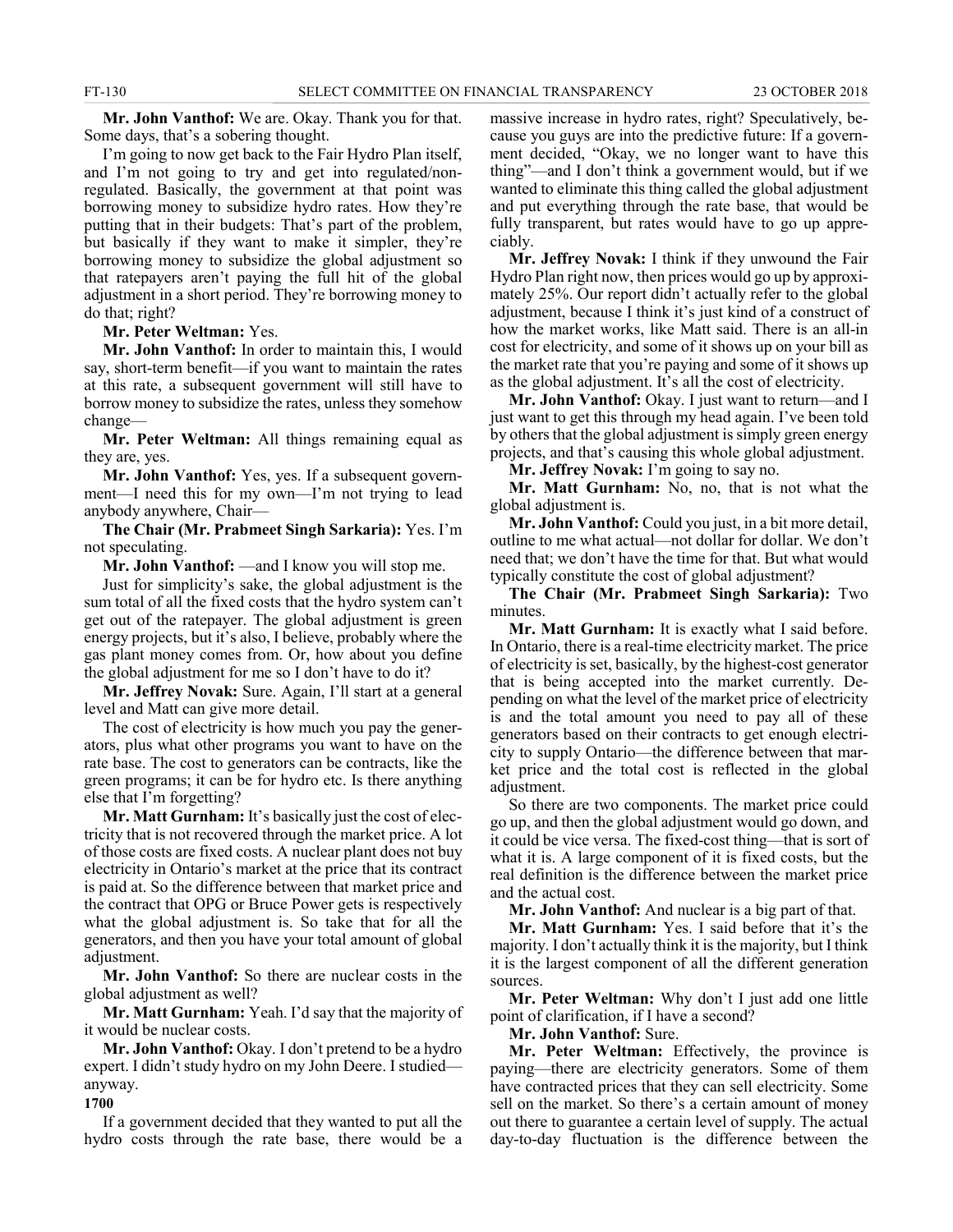market price, and then the global adjustment makes up the difference.

**Mr. John Vanthof:** Thank you very much.

**The Chair (Mr. Prabmeet Singh Sarkaria):** All right. Now we'll hand it over to the government side and Mr. Baber for 20 minutes of questioning. Thank you.

**Mr. Roman Baber:** I just want to follow up on something that was touched on by Mr. Downey with respect to the total cost of the plan, perhaps with Mr. Novak. Mr. Novak, the initial estimated total cost of the electricity refinancing was \$45 billion—the total cost.

**Mr. Jeffrey Novak:** No. The \$45 billion is the cost to the province of the Fair Hydro Plan, which has three components: the HST rebate, and then the electricity rate relief programs that were taken off the electricity ratepayer base and put onto the province base.

**Mr. Roman Baber:** My apologies. The total cost of the plan was initially estimated at \$45 billion.

**Mr. Jeffrey Novak:** To the province? Yes.

**Mr. Roman Baber:** Yes. And the cost would increase if the province did not balance its budget, correct?

**Mr. Jeffrey Novak:** That's right.

**Mr. Roman Baber:** And we've confirmed that we do not have a balanced budget, right?

**Mr. Jeffrey Novak:** That is correct.

**Mr. Roman Baber:** So by implication, we're now two years into this scheme without a balanced budget, and that means that the total cost has already exceeded \$45 billion. Is that correct?

**Mr. Jeffrey Novak:** No. So \$45 billion is over 30 years. The estimate over the first couple of years would be higher by the cost of borrowing. The graph on page 7 would show the higher cost, based on what interest rates turn out to be.

**Mr. Roman Baber:** But if the province doesn't balance its books and is forced to borrow for the HST component or any other component, then the total cost would go up.

**Mr. Jeffrey Novak:** That's right. It's \$45 billion over 30ish years—29 years—and for each year, we estimate how much that cost is. If you have to borrow that amount, we also estimate how much the interest cost would be. That would be the cost per year.

**Mr. Roman Baber:** So at this point, now that we're not balanced, we have to make up that difference. The cost at this time would have a revised cost that would be higher than \$45 billion.

**Mr. Jeffrey Novak:** That's right, yes. If we're assuming that we would have to borrow the entire 30 years, then it would be a higher cost.

**Mr. Roman Baber:** Sorry, Mr. Novak, if we're assuming that we're in a budget deficit, then we would have to increase the estimated cost.

**Mr. Jeffrey Novak:** Correct.

**Mr. Roman Baber:** So the estimated cost is now, by your own definition, higher than \$45 billion over the course of 35 years.

**Mr. Jeffrey Novak:** My apologies. If we were reestimate it over the 30 years—all else being equal in terms of our assumptions—then it would be higher than \$45 billion.

**Mr. Roman Baber:** So we have already exceeded the \$45-billion figure.

**Mr. Jeffrey Novak:** Again, we haven't re-estimated it since we did our report in May 2017. We had a number of assumptions in our estimates. If we were to do it again all else being equal—then, yes, it would be higher.

**Mr. Roman Baber:** And so it is now higher than \$45 billion and growing.

**Mr. Jeffrey Novak:** All else being equal, yes.

**Mr. Roman Baber:** This is without accounting for any increased levels of electricity demand.

**Mr. Jeffrey Novak:** That's right. When I say "all else being equal," if we were to re-look at the whole cost of the plan, we would have to again take a look at the latest forecasts for demand etc. and other components of the plan.

**Mr. Roman Baber:** And so it now seems that your suggestion that, at the end of the day, the total cost over the 30-year span of the Fair Hydro Plan may in fact end up being somewhere between \$60 billion and \$90 billion. Given where the province is at today—that no longer seems like an unlikely proposition, sir.

**Mr. Jeffrey Novak:** In our report, we do note that if the province needs to borrow to fund its portion of the Fair Hydro Plan, we do say it's \$69 billion to \$93 billion, based on various interest rate assumptions.

**Mr. Roman Baber:** Given that we're continuing to borrow, it is more likely than not that we're probably going to get there.

**Mr. Jeffrey Novak:** We haven't balanced the budget yet, so—

**Mr. Roman Baber:** Thank you, Mr. Novak.

Mr. Weltman, at the commencement of your remarks, first of all, you complimented the Independent Financial Commission of Inquiry on its work and you reaffirmed their call for government transparency. Would you please speak to your remarks specifically vis-à-vis the context of the Fair Hydro Plan?

**Mr. Peter Weltman:** Well, I'm not going to reiterate the remarks. I agree with the tone of the report and that it was focused on transparency and the importance for the electorate to understand what government expenditures are in order to properly hold the government to account.

The Fair Hydro Plan: The manner in which it was implemented was a policy undertaken by the government. We had access to the baseline, the costs, the assumptions and, through our office, we were able to provide MPPs with an estimate of the total cost of the plan. I'm not going to comment on whether it was a good idea or a bad idea. We were able to do that for MPPs. **1710**

**Mr. Roman Baber:** Would you be able to comment if, in your view, the proposed accounting scheme of the Fair Hydro Plan was transparent or not?

**Mr. Peter Weltman:** I think the AG is open to that. I think we found it complicated, but we managed to work our way through it.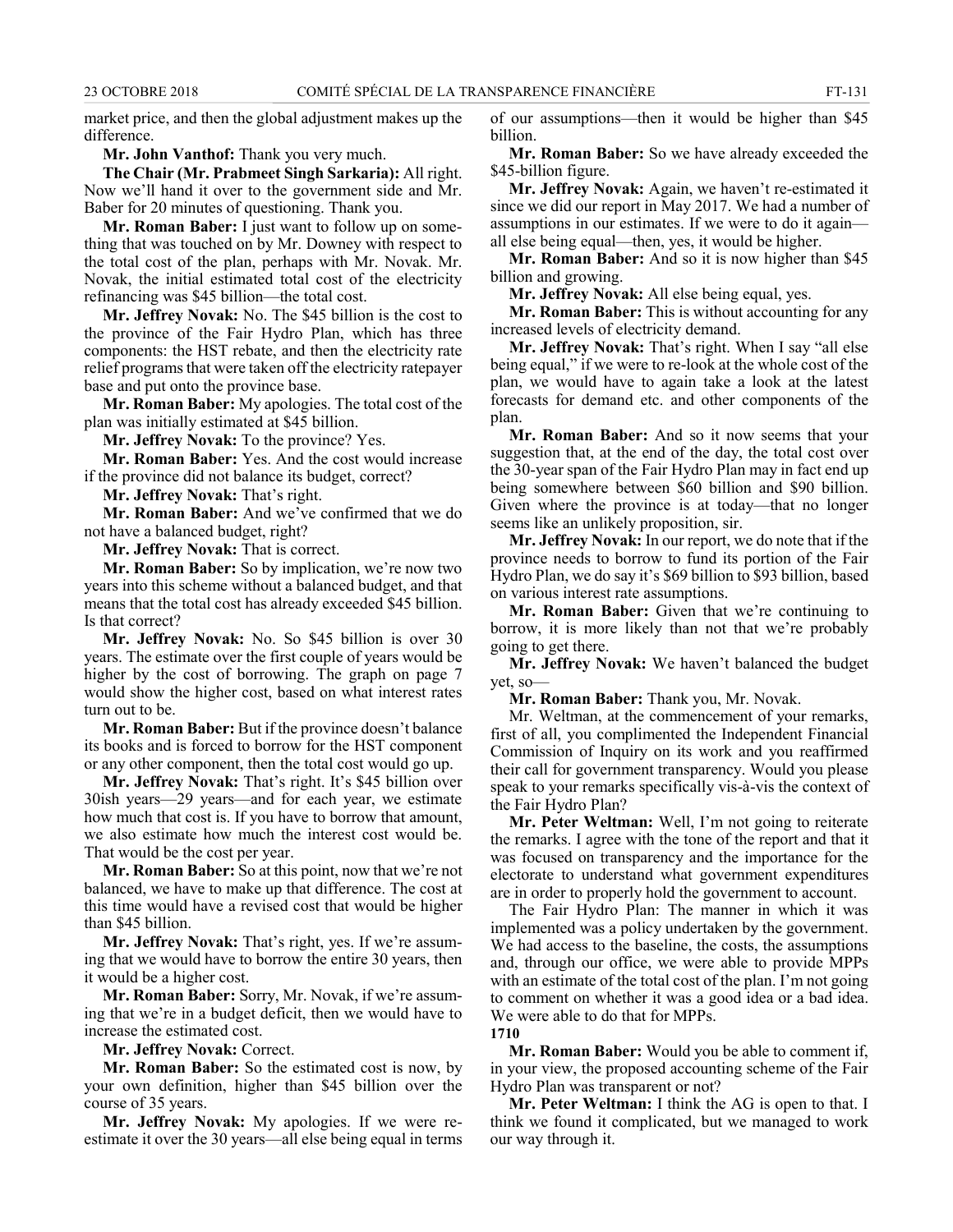**Mr. Roman Baber:** Thank you. Would you please perhaps speak in a broader context as to the transparency exhibited—or lack thereof—in the 2017-18 budget estimate and the 2018-19 budget estimate?

**Mr. Peter Weltman:** The government laid out its assumptions. We had issues with some of those assumptions, and we provided our own independent forecast on that basis. That's why you have here an independent office. That's what is important if you're trying to provide transparency to a legislative body: to create and support these independent offices.

**Mr. Roman Baber:** Mr. Weltman, I understand—in fact, in a document handed to me by my colleague, I understand that in December 2017 the FAO issued a fiscal outlook assessing Ontario's mid-term prospects in which the FAO warned that the government's approach reduced the financial transparency and reliability of Ontario's fiscal plan. Why did you feel it necessary to comment in such fashion?

**Mr. Peter Weltman:** I think as I said before, we don't advocate for anything except for transparency. I think that was our way of advocating for budget transparency. I think we've also cited, too, in our outlook—the 2018 EBO, the economic and budget outlook—where we were out there and we said that the 2018 Ontario budget "did not adopt the Auditor General's recommended accounting framework, reducing the clarity and reliability of Ontario's fiscal projections." So we're not afraid to call a government to account if we think that they have done things that aren't transparent. We've done it before.

**Mr. Roman Baber:** And you believe that the former Liberal government has been less than transparent.

**Mr. Peter Weltman:** Well, that's a general statement. I think, with regard to some of the things we've spoken to specifically—fair hydro and producing a statement that the Auditor General had to qualify—yes, in that case, that was not a transparent and appropriate way to present financial statements.

**Mr. Roman Baber:** Thank you. Mr. Novak, have you discussed some of the concerns raised in your spring 2017 report with any government officials? Have you discussed any of the findings?

**Mr. Jeffrey Novak:** Well, I think—sorry. The answer is yes. On a high level, whenever we do a report, we ask the government for information, the civil service. We get that information and we draft a report. We always share a draft of our report with the civil service. When we do, we're interested in factual comments. Also, we have disclosure-of-information obligations through our act and through the OICs that allow us to get information, so we work with them to ensure that we're not disclosing information that we're not allowed to disclose. Through that process, we shared a draft of our fair hydro report with the civil service and they provided us with comments.

**Mr. Roman Baber:** Did you express any concerns with respect to the levels of indebtedness or the unnecessary \$4 billion worth of additional interest expense?

**Mr. Jeffrey Novak:** Not specifically to them. They saw a draft of our report. I think the report speaks to that.

**Mr. Roman Baber:** Did the Liberal government address any of those concerns to the FAO in return?

**Mr. Jeffrey Novak:** When we shared the draft with them, at the highest level they had three main concerns. One was how we were addressing the accounting uncertainty; second was some technical stuff around our interest rate assumptions; and third, how we were treating the electricity rate relief programs. I'm happy to expand.

**Mr. Roman Baber:** Nonetheless, I would assume that you stand by your findings and your conclusions.

**Mr. Jeffrey Novak:** That's right. In terms of the accounting, like we've said a few times, our position is that the Legislature has asked the Auditor General to opine on whether the province's books meet public sector accounting standards. Whenever we look at a specific costing issue or the budget plan in general, we're applying those accounting standards. But when we see something that's new or novel or uncertain to us, then we'll flag it, which is what we did in this report. We showed it both ways, and we asked MPPs to ask the Auditor General for a final opinion on what the proper accounting treatment was.

That was our position in this report. We talked to the government about it, and this was our final—our position didn't change.

**Mr. Roman Baber:** Subject to no more questions by my colleagues—

**Mr. Stan Cho:** I have a couple, if that's okay.

**The Vice-Chair (Mr. Doug Downey):** Mr. Cho.

**Mr. Stan Cho:** To Mr. West, Mr. Weltman and Mr. Novak: I feel like I've seen you more in the last two weeks than my fiancée. Nice to see you again.

I have three basic questions. I know there is a bunch of experience both in the public and in the private sector here on the panel today. I just want to know—let's take the decision to borrow through the OPG Trust as an example: Have you seen something like that in other jurisdictions or in the private sector before, those types of financial decisions?

**Mr. Peter Weltman:** I haven't, but I wouldn't have been looking for them. However, I would caution that I did spend some time in financial services, and there were lots of interesting financial constructs that I did come across.

**Mr. Stan Cho:** My second question is on the decision to borrow off of the OPG Trust. Did you see any benefits for this for ratepayers, other than the arguable short-term relief for hydro rates?

**Mr. Jeffrey Novak:** I would say no.

**Mr. Stan Cho:** Okay. The final question: I know you've said you advocate for fiscal transparency, and you agreed with the tone of the report we're discussing. These are difficult to quantify, so I'm going to try to quantify something along those lines, on a scale of 1 to 10—and I know this is a very simplistic metric. Financial prudence, I think, falls under that subjective grey category of the unquantifiable, but on a scale of 1 to 10, where do you feel that the decision to borrow off of the OPG Trust ranks, with 1 being financially very imprudent and 10 being financially prudent?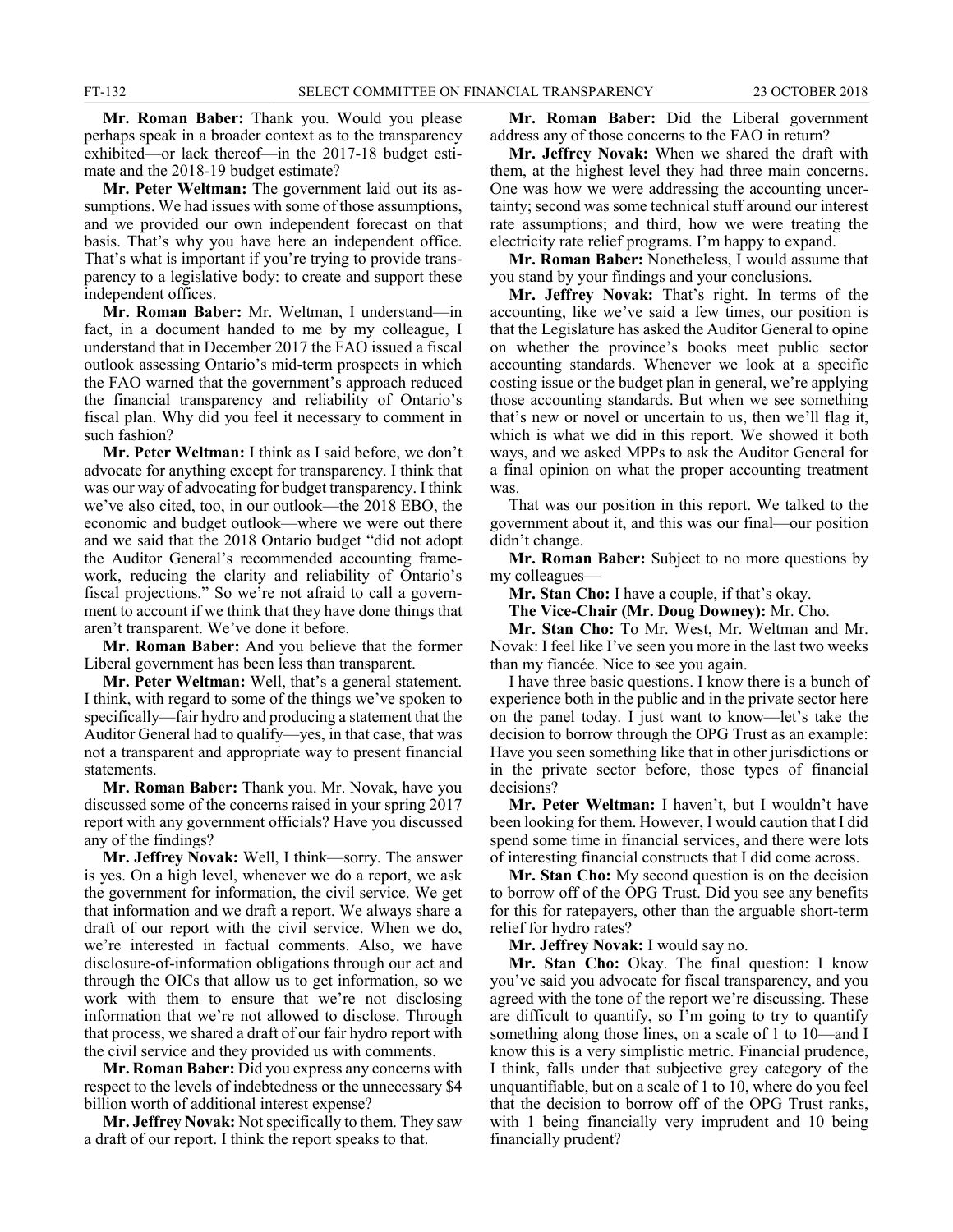**Mr. Jeffrey Novak:** I'm going to let the officer answer that one.

#### **Mr. Stan Cho:** Please.

**Mr. Peter Weltman:** I signed up for it.

I'm going to take it back to my team and come back to you with an answer on that one, so I can't really put a rating on it. We were able to get a report out, which made transparent things that others may not have seen, and I'm proud that we were able to do that.

**Mr. Stan Cho:** Okay. So I'm not getting the "1" on the "1 to 10" answer, I guess. Thank you very much.

**The Vice-Chair (Mr. Doug Downey):** Mrs. Martin.

**Mrs. Robin Martin:** Sorry, I just had one more question. In your opening statement, Mr. Weltman, you mentioned the lack of detail in the recovery plan. You were talking about, I think, that the commissioners had recommended some changes to the FTAA. But can you elaborate on what you mean by the lack of detail in the recovery plan? I was just going over my notes.

**Mr. Peter Weltman:** Sure. I'll start, and Dave can fill in.

Effectively, what we saw was a recovery plan, and we've seen this federally as well, where there was a plan and there were some numbers put down on paper, and that was the plan. But if you look more deeply at the plan, you realize that to reduce spending to that level would have been almost unprecedented. If you look historically at how much spending would have had to have been reduced, relative to what had actually been accomplished, it would have been a real outlier.

That's what I mean by saying it wasn't necessarily realistic. It didn't provide detail as to how they were going to get spending growth down that much, that quickly, when it had never really been done before.

**Mrs. Robin Martin:** So, if I understand you correctly, they provided numbers as to how they were going to get back to balance, but not the means—

**Mr. Peter Weltman:** There's nothing in behind the numbers to say, "Here is how we were going to get from 4% growth to 2.5% growth," when we take into account population growth and inflation and that sort of thing, and demographics.

**Mrs. Robin Martin:** So, just the numbers didn't really tell the story of how they would achieve those numbers.

**Mr. Peter Weltman:** Yes. There were numbers, and there was nothing there to substantiate how those numbers were going to be achieved. We looked at them, and we said, "These are outliers. These are"—

**Mrs. Robin Martin:** Not realistic, maybe?

**Mr. Peter Weltman:** As I've said earlier, governments can do whatever they put their minds to, but it hadn't been done before.

**Mrs. Robin Martin:** These numbers didn't reflect the kind of deficit measures that had been taken before to change those numbers?

**Mr. Peter Weltman:** Generally speaking, no. There were certain circumstances where, yes, and we saw some periods here in government, historically, where there had been significant cuts, but overall, no.

**Mrs. Robin Martin:** Okay. Thank you. That's it.

**The Vice-Chair (Mr. Doug Downey):** Okay. Are there any other questions? There are about three minutes left.

**Mr. Roman Baber:** No. Thank you, Chair.

**The Vice-Chair (Mr. Doug Downey):** Okay. We're at a decision point where we were planning to go in camera in about 10 minutes. We can do five and five, if you want. Ms. Fife?

**Ms. Catherine Fife:** Actually, we had no further questions. We look forward to your report following the fall economic statement and to see where your deficit number is at that point in time. Thank you very much for being here today.

**Mr. Roman Baber:** Thank you, gentlemen.

**The Vice-Chair (Mr. Doug Downey):** Thank you, then, for attending.

We'll now go in camera.

*The committee continued in closed session at 1720.*